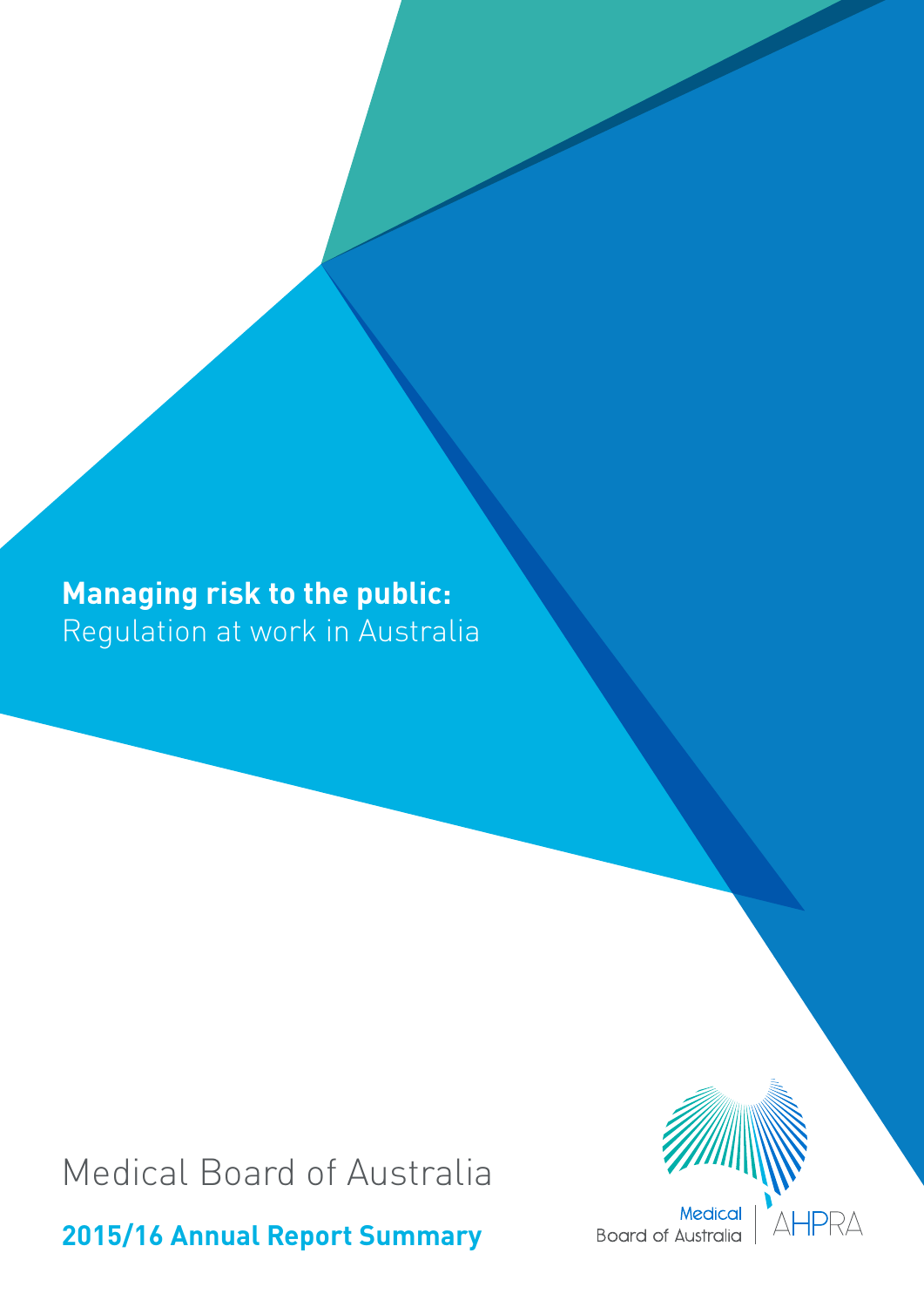Download this summary of the work of the Medical Board of Australia in 2015/16 from [www.ahpra.gov.au](http://www.ahpra.gov.au) or go to [www.medicalboard.gov.au](http://www.medicalboard.gov.au).

The full 2015/16 annual report by AHPRA and the National Boards, plus supplementary data tables and annual report summaries by state and territory, can be downloaded from [www.ahpra.gov.au/annualreport/2016](http://www.ahpra.gov.au/annualreport/2016).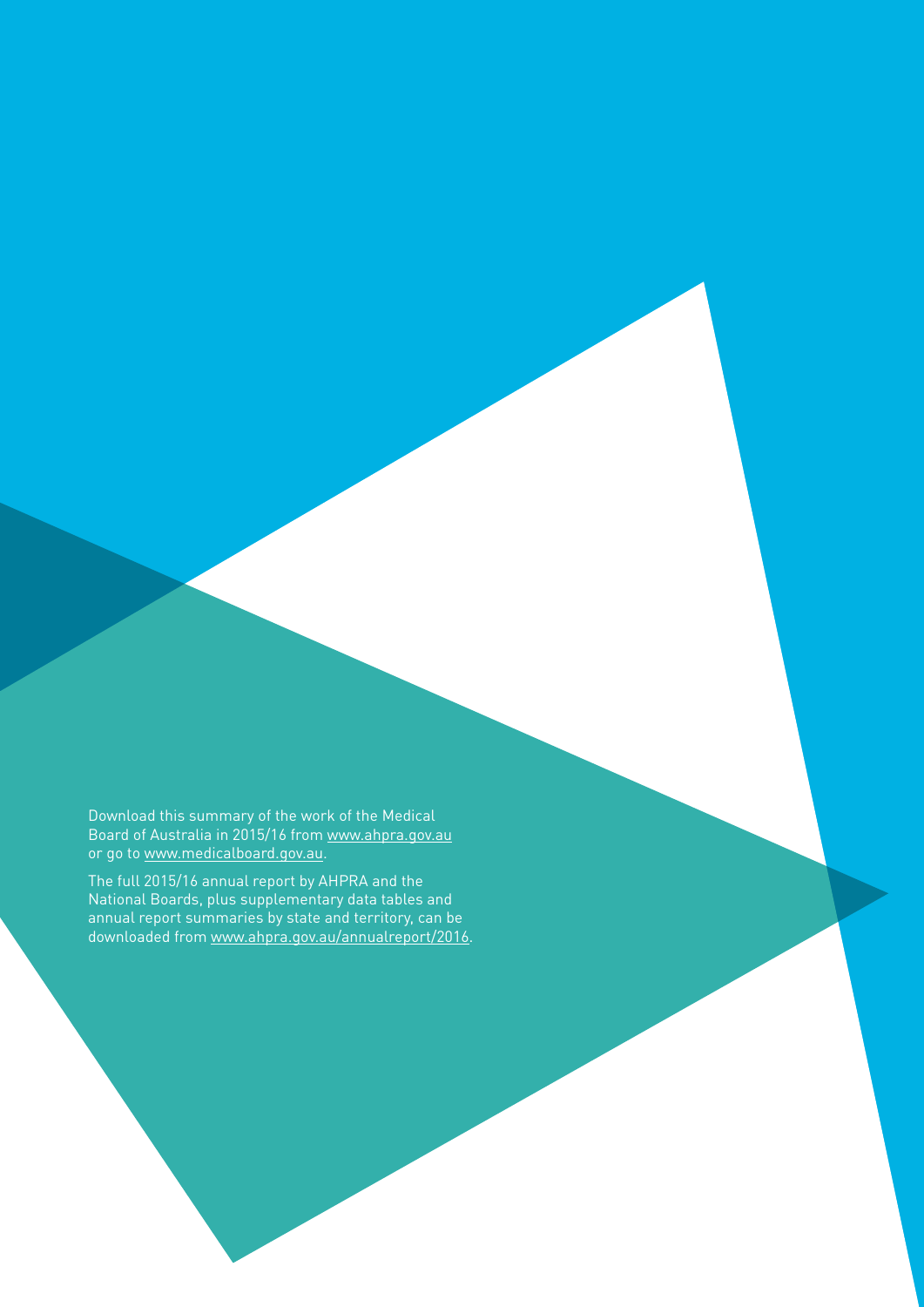# <span id="page-2-0"></span>**At a glance: Regulating medical practitioners in 2015/16**

This annual report summary provides a snapshot of our work regulating more than 100,000 registered medical practitioners in the financial year to 30 June 2016.

A more detailed profile with data relating to all 14 National Boards in Australia is published in AHPRA and the National Boards' 2015/16 annual report at [www.ahpra.gov.au/annualreport/2016](http://www.ahpra.gov.au/annualreport/2016).

657,621 health practitioners in 14 professions registered in Australia in 2015/16

107,179 registered medical practitioners

This is 16.3% of the registrant base



The number of registered medical practitioners grew by 4% from 2014/15





19,760 registered students; up 6%<sup>1</sup>



16,203 new applications were received



11,891 criminal history checks were carried out for medical practitioners, resulting in:

- ▶ 267 disclosable court outcomes, and
- $\triangleright$  No regulatory action needed to be taken.





2.718 notifications about medical practitioners were closed<sup>3</sup>



202 complaints were made about possible statutory offences relating to medical services

128 statutory offence matters were closed

1. Compared with 2014/15.

2. This figure refers only to matters managed by AHPRA. See Table 6 for total notifications received about the profession, including matters managed by the Health Professional Councils Authority in NSW.

3. This figure represents complaints managed and closed by AHPRA and excludes matters managed by the HPCA.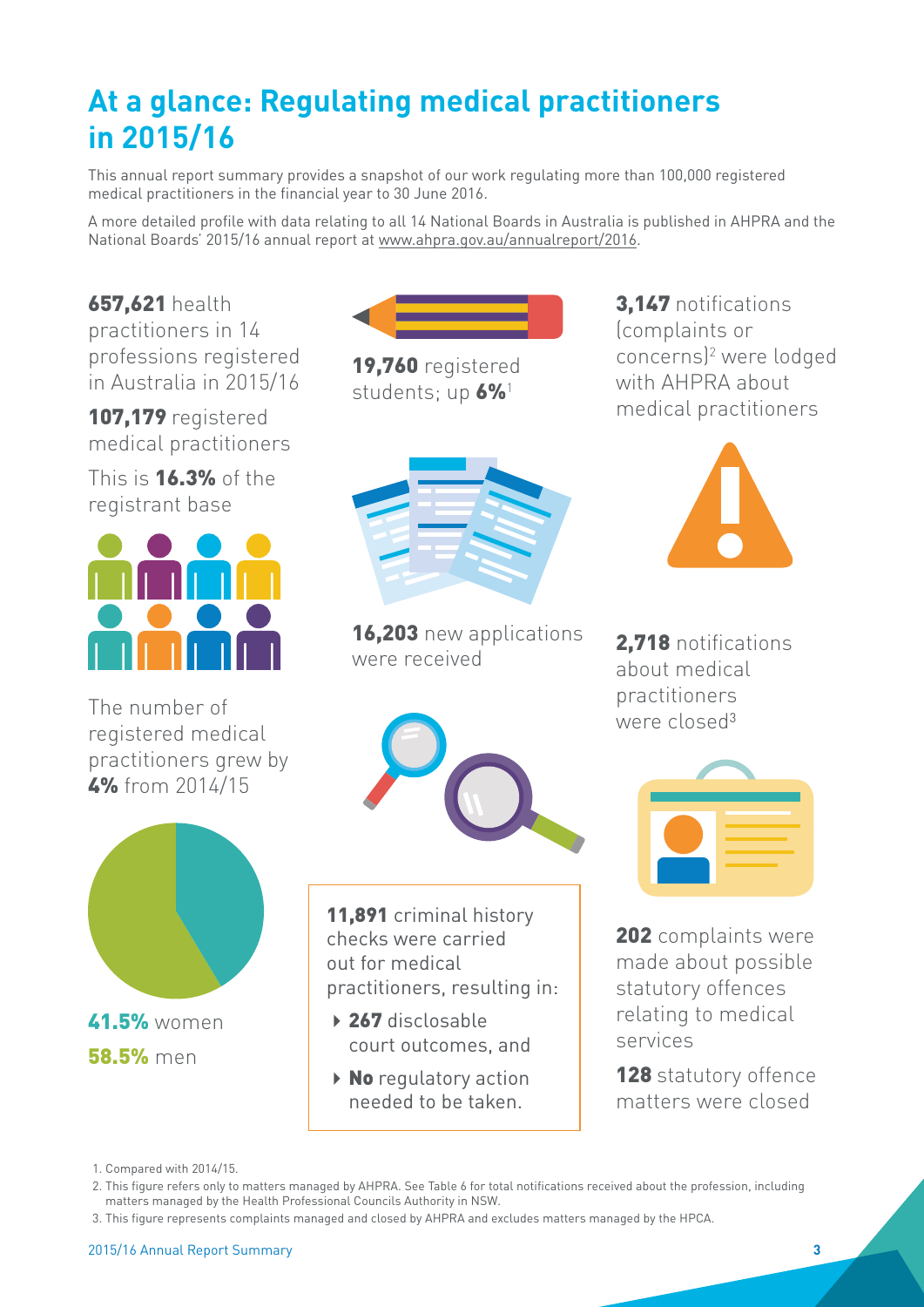### **About this report**

**This report provides a profession-specific view of the Medical Board of Australia's work to manage risk to the public and regulate the profession in the public interest in 2015/16.**

The Board has worked in close partnership with the Australian Health Practitioner Regulation Agency (AHPRA) to provide all Australians with a safe, qualified and competent workforce in the National Registration and Accreditation Scheme (the National Scheme).

Information included in this report is drawn from the data published in [the 2015/16 annual report](http://www.ahpra.gov.au/annualreport/2016/) by AHPRA and the National Boards, and was correct as at 30 June 2016.

Whenever possible, historical data are provided to show trends over time, as well as comparisons between states and territories.

For a wider context, and to compare the profession against national data from all 14 professions regulated by National Boards in the National Scheme, this report should be read in conjunction with the 2015/16 annual report. Download the report from [www.ahpra.gov.au/annualreport/2016.](http://www.ahpra.gov.au/annualreport/2016)

### **Contents**

| At a glance: Regulating medical                                                |    |
|--------------------------------------------------------------------------------|----|
| practitioners in 2015/16                                                       | 3  |
| About this report                                                              | 4  |
| Message from the Chair, Medical Board<br>of Australia                          | 5  |
| <b>Board and national committee</b><br>members 2015/16                         | 6  |
| Message from the Agency Management<br><b>Committee Chair and the AHPRA CEO</b> | 8  |
| Year in review: Medical Board<br>of Australia                                  | 9  |
| Data snapshot: Regulation at work in<br>2015/16                                | 10 |
| The profession in brief                                                        | 10 |
| About our data                                                                 | 10 |
| Registration of medical practitioners                                          | 11 |
| Regulation of medical practitioners                                            | 11 |
|                                                                                |    |

### Data tables

| Table 1: Practitioner numbers at 30 June 2016                                                                                        | 13 |
|--------------------------------------------------------------------------------------------------------------------------------------|----|
| Table 2: Practitioners by age                                                                                                        | 13 |
| Table 3: Medical practitioners by principal<br>place of practice and gender                                                          | 13 |
| Table 4: Medical practitioners by principal<br>place of practice and registration type                                               | 13 |
| Table 5: Medical practitioners with specialties<br>at 30 June 2016                                                                   | 14 |
| Table 6: Notifications received about medical<br>practitioners, closed in 2015/16 and open at 30<br>June 2016, by state or territory | 17 |
| Table 7: Notifications received by state and<br>territory; year on year comparison                                                   | 17 |
| Table 8: Percentage of practitioners with<br>notifications received, by state or territory                                           | 18 |
| Table 9: Open notifications at 30 June 2016, by<br>state or territory                                                                | 18 |
| Table 10: Notifications closed, by state or<br>territory                                                                             | 18 |
| Table 11: Notifications closed, by stage at<br>closure (excluding HPCA)                                                              | 19 |
| Table 12: Practitioners with mandatory<br>notifications (including HPCA)                                                             | 19 |
| Table 13: Mandatory notifications received, by<br>state or territory (including HPCA)                                                | 19 |
|                                                                                                                                      |    |

| Table 14: Outcomes of assessment for<br>mandatory notifications, by grounds for the<br>notification (excluding HPCA) | 20 |
|----------------------------------------------------------------------------------------------------------------------|----|
| Table 15: Outcomes at closure for mandatory<br>notifications closed in 2015/16 (excluding<br><b>HPCA</b>             | 20 |
| Table 16: Immediate action cases by state or<br>territory (including HPCA)                                           | 20 |
| Table 17: Outcomes of immediate actions<br>(excluding HPCA)                                                          | 21 |
| Table 18: Outcomes at closure for notifications<br>closed (excluding HPCA)                                           | 21 |
| Table 19: Outcomes of assessments finalised<br>(excluding HPCA)                                                      | 21 |
| Table 20: Outcomes of investigations finalised<br>(excluding HPCA)                                                   | 22 |
| Table 21: Outcomes from panel hearings<br>finalised (excluding HPCA)                                                 | 23 |
| Table 22. Outcomes from tribunal hearings<br>finalised (excluding HPCA)                                              | 23 |
| Table 23: Active monitoring cases at 30 June<br>2016, by state or territory (excluding HPCA)                         | 23 |
| Table 24: Active monitoring cases at 30 June<br>2016, by stream (excluding HPCA)                                     | 24 |
| Table 25: Statutory offence complaints received<br>and closed, by type of offence and jurisdiction                   | 24 |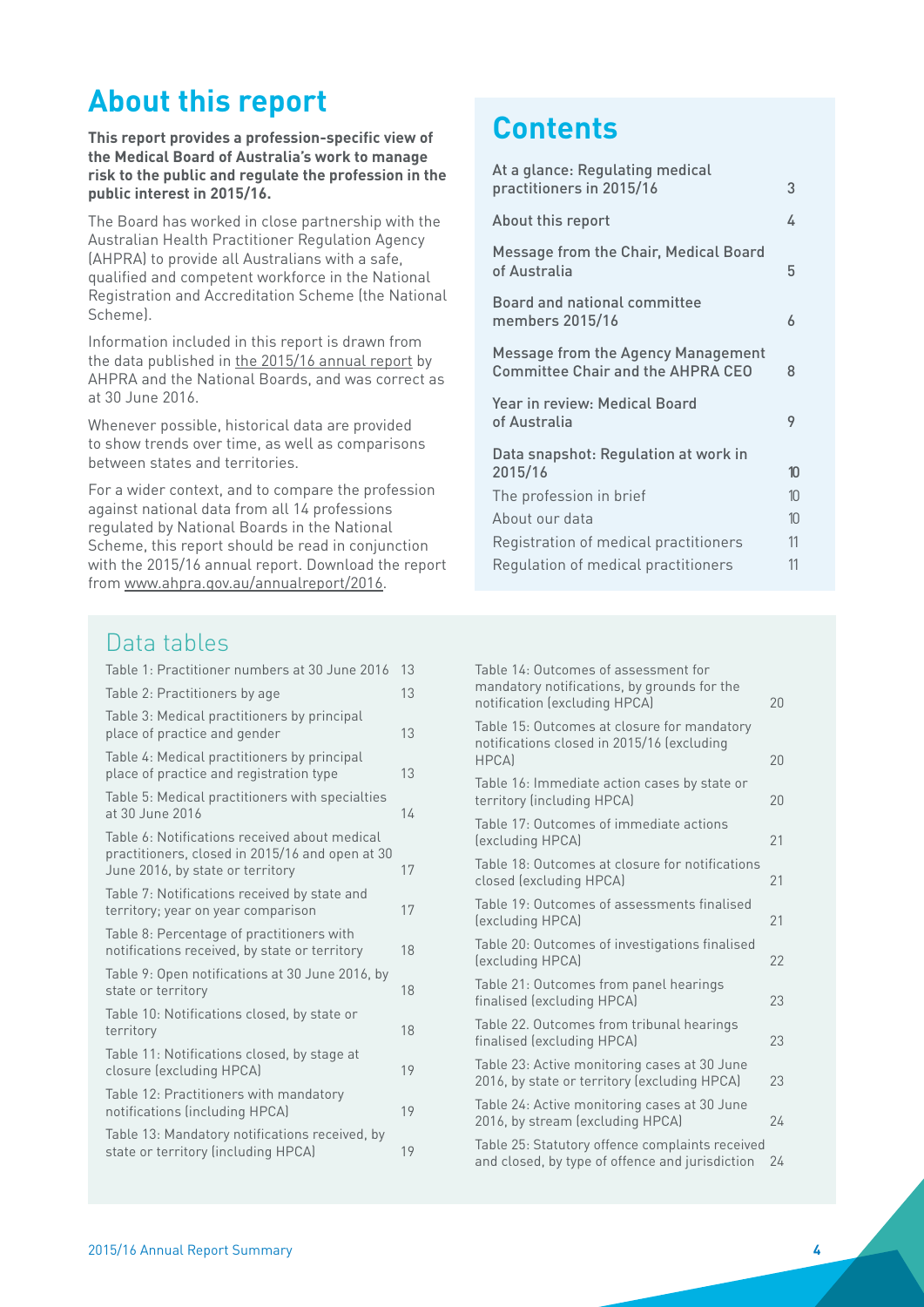## <span id="page-4-0"></span>**Message from the Chair, Medical Board of Australia**

**Setting standards that all registered medical practitioners have to meet and managing risk to patients is an ongoing priority for the Board.** 

Each month, the Board sets policy and standards that define acceptable practice and makes decisions that shape the requirements of doctors in Australia. Each week, state and territory boards make decisions that affect the lives of individual doctors and patients in Australia.

Most medical practitioners in Australia provide highquality care to their patients and practise at a level well above the minimum safe standards required by the Board. In most cases, patients can be confident that the trust they place in their doctors is well founded. It is when a registered medical practitioner does not meet accepted standards that regulation matters most. At these times, the Board and AHPRA work together to assess and decide what, if anything, needs to be done to manage risk and keep patients safe.

This report outlines the work of the Board in 2016, with data about decisions and outcomes. Our focus in 2016/17 will shift slightly from managing existing risk to identifying risk early in order to improve patient safety.

I am grateful to state, territory and national Board members across Australia who work so hard for their communities by shaping or helping maintain professional standards and managing risk to patients. I thank the Board's Executive Officer, Dr Joanne Katsoris, and her team for their enduring wisdom, integrity and diligence. AHPRA Chief Executive Officer Martin Fletcher and his team have again shown unswerving commitment, and the community has benefited from their intelligence, insight and effort.



**Dr Joanna Flynn AM Chair, Medical Board of Australia** 

#### Members of the National Board in 2015/16

Dr Joanna Flynn AM (Chair) Associate Professor Stephen Adelstein<sup>1</sup> Professor Belinda Bennett Mr Mark Bodycoat<sup>1</sup> Associate Professor Stephen Bradshaw AM Ms Prudence Ford Dr Samuel Goodwin1 Dr Fiona Joske Dr Susan O'Dwyer2 Professor Constantine Michael AO1 Professor Anne Tonkin1 Ms Fearn (Michelle) Wright<sup>1</sup>

#### Appointed until 30 August 2015

Dr Charles Kilburn

- Mr Paul Laris
- Mr Robert Little
- Dr Rakesh Mohindra

Professor Peter Procopis AM

Adjunct Professor Peter Wallace OAM

**During 2015/16, the Board was supported by Executive Officer Dr Joanne Katsoris.**

**More information about the work of the Board, including codes, guidelines and information on registration standards, can be found on the Board website at [www.medicalboard.gov.au.](http://www.medicalboard.gov.au.)**

2 Appointed 1 March 2016

<sup>1</sup> Appointed 31 August 2015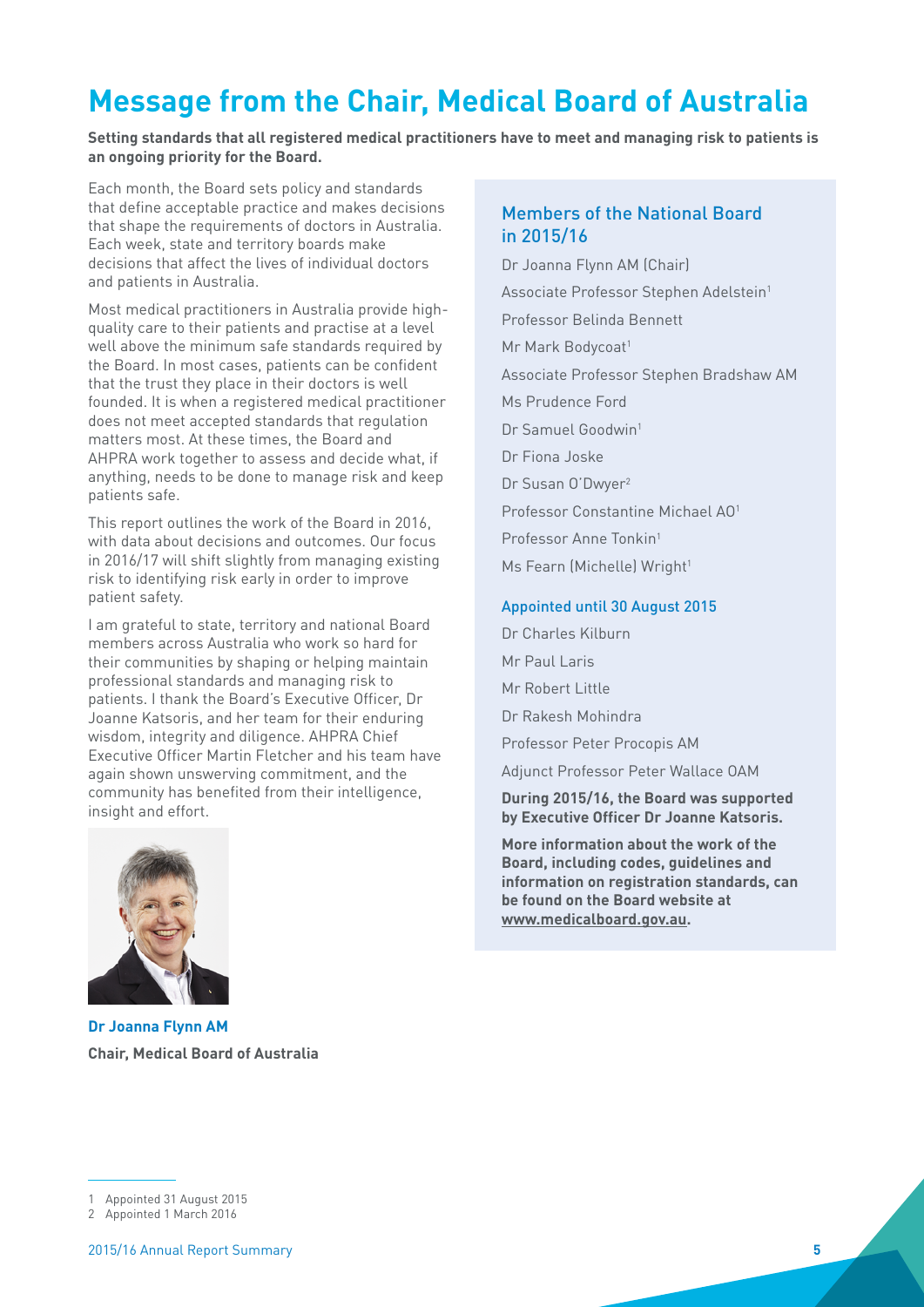## <span id="page-5-0"></span>**Board and national committee members 2015/16**

**The Medical Board of Australia values the contribution of our Board and committee members in every state and territory in Australia. Together, we make decisions to protect the public Australia-wide.**

#### Members of the Australian Capital Territory Board

Dr Kerrie Bradbury (Chair) Associate Professor Stephen Bradshaw (Chair) (until 30 August 2015) Dr Emma Adams (from 1 July 2016) Dr Tobias Angstmann Dr Bryan Ashman Ms Vicki Brown Dr Janelle Hamilton (from 1 July 2016) Mr Robert Little Mr Donald Malcolmson Dr Barbara Somi (until 30 June 2016) Professor Peter Warfe

#### Members of the New South Wales Board

Dr Kerrie Bradbury (Chair) Associate Professor Stephen Bradshaw (Chair) (until 30 August 2015) Dr Emma Adams (from 1 July 2016) Dr Tobias Angstmann Dr Bryan Ashman Ms Vicki Brown Dr Janelle Hamilton (from 1 July 2016) Mr Robert Little Mr Donald Malcolmson Dr Barbara Somi (until 30 June 2016) Professor Peter Warfe

#### Members of the Northern Territory Board

Dr Charles Kilburn (Chair) Mr John Boneham Ms Helen Egan (until 29 February 2016) Dr Paul Helliwell Mr Garett Hunter Dr Verushka Krigovsky Ms Diane Walsh (until 29 February 2016) Dr Christine Watson Dr Sara Watson (until 29 October 2015)

#### Members of the Queensland Board

Adjunct Associate Professor Susan Young (Chair) Dr Cameron Bardsley Professor William Coman (until 27 May 2016) Ms Christine Foley (until 23 December 2015) Ms Christine Gee Mr Gregory McGuire Associate Professor Eleanor Milligan Associate Professor David Morgan OAM Dr Susan O'Dwyer Dr Josephine Sundin (until 31 December 2015) Dr Mark Waters (until 6 October 2015)

#### Members of the South Australian Board

Professor Anne Tonkin (Chair) Dr Daniel Cehic (from 1 July 2016) Mr Paul Laris Professor Guy Maddern Ms Louise Miller Frost (from 1 July 2016) Dr Rakesh Mohindra Dr Bruce Mugford Dr Christine Putland (until 30 June 2016) Dr Lynne Rainey Dr Catherine Reid (until 30 June 2016) Dr Leslie Stephan Ms Katherine (Kate) Sullivan Mr Thomas Symonds Dr Mary White

#### Members of the Tasmanian Board

Dr Andrew Mulcahy (Chair) Ms Kim Barker (until 31 October 2015) Dr Brian Bowring AM Mr David Brereton Dr Kristen Fitzgerald Dr Fiona Joske Mr Fergus Leicester Ms Leigh Mackey Dr Colin Merridew Dr Phillip Moore Dr Kim Rooney Dr David Saner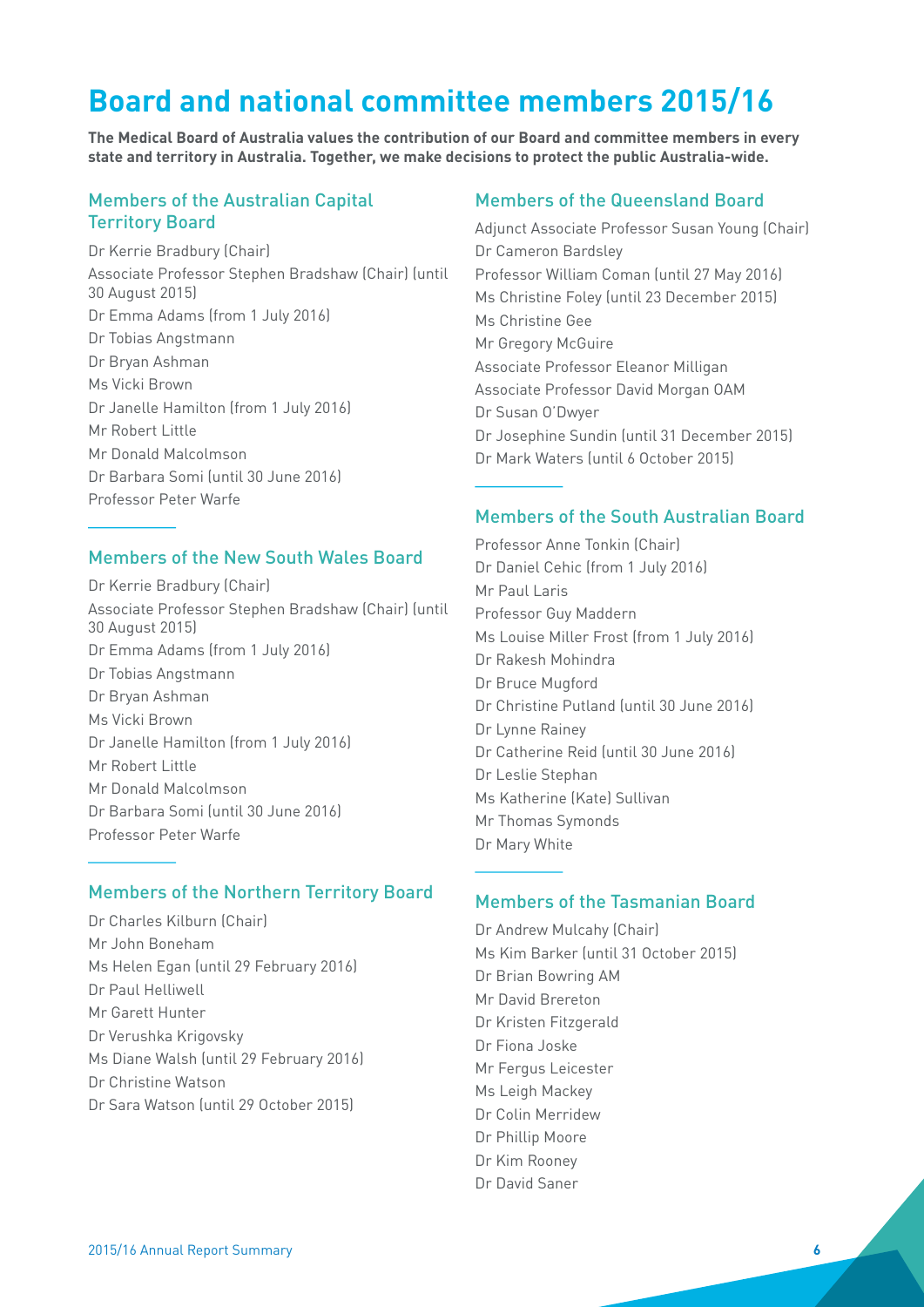#### Members of the Victorian Board

Dr Peter Dohrmann (Chair) Dr Christine Bessell Dr John Carnie PSM Mrs Paula Davey Dr Tilak Dissanayake Mr Kevin Ekendahl Ms Jennifer Jaeger Dr William Kelly Associate Professor Abdul Khalid Dr Alison Lilley Mr Simon Phipps Dr Miriam Weisz Dr Bernadette White

#### Members of the Western Australian Board

Professor Con Michael AO (Chair) Ms Nicoletta Ciffolilli Dr Mark Edwards (from 29 May 2016) Ms Prudence Ford (until 30 September 2015) Dr Daniel Heredia (from 18 October 2015) Dr Frank Kubicek (until 17 October 2015) Dr Michael Levitt Dr Michael McComish Professor Mark McKenna Professor Stephan Millett Dr Steven Patchett Mr John Pintabona (from 1 January 2016) Ms Virginia Rivalland Professor Bryant Stokes AM Adjunct Professor Peter Wallace OAM

#### **Finance Committee**

Ms Prudence Ford Dr Joanna Flynn AM Associate Professor Stephen Bradshaw AM Ms Michelle Wright Mr Mark Bodycoat

#### **National Specialist International Medical Graduate Committee**

Dr Joanna Flynn AM Ms Kym Ayscough Dr Terry Brown Dr Peter Dohrmann Mr Robert Embury Mr Ian Frank AM Professor Gavin Frost Dr Patrick Giddings Dr Paul Helliwell Dr Fiona Joske Dr Joanne Katsoris Dr Paddy Phillips Dr Andrew Singer Dr Christine Tippett Ms Patti Warn Dr Richard Willis Professor Ajay Rane OAM Ms Tarja Saastamoinen

#### **Expert Advisory Group on Revalidation**

Professor Liz Farmer Professor Richard Doherty Dr Lee Gruner Dr Robert Herkes Professor Michael Hollands Professor Brian Jolly Professor Kate Leslie AO Professor Peter Procopis AM Professor Pauline Stanton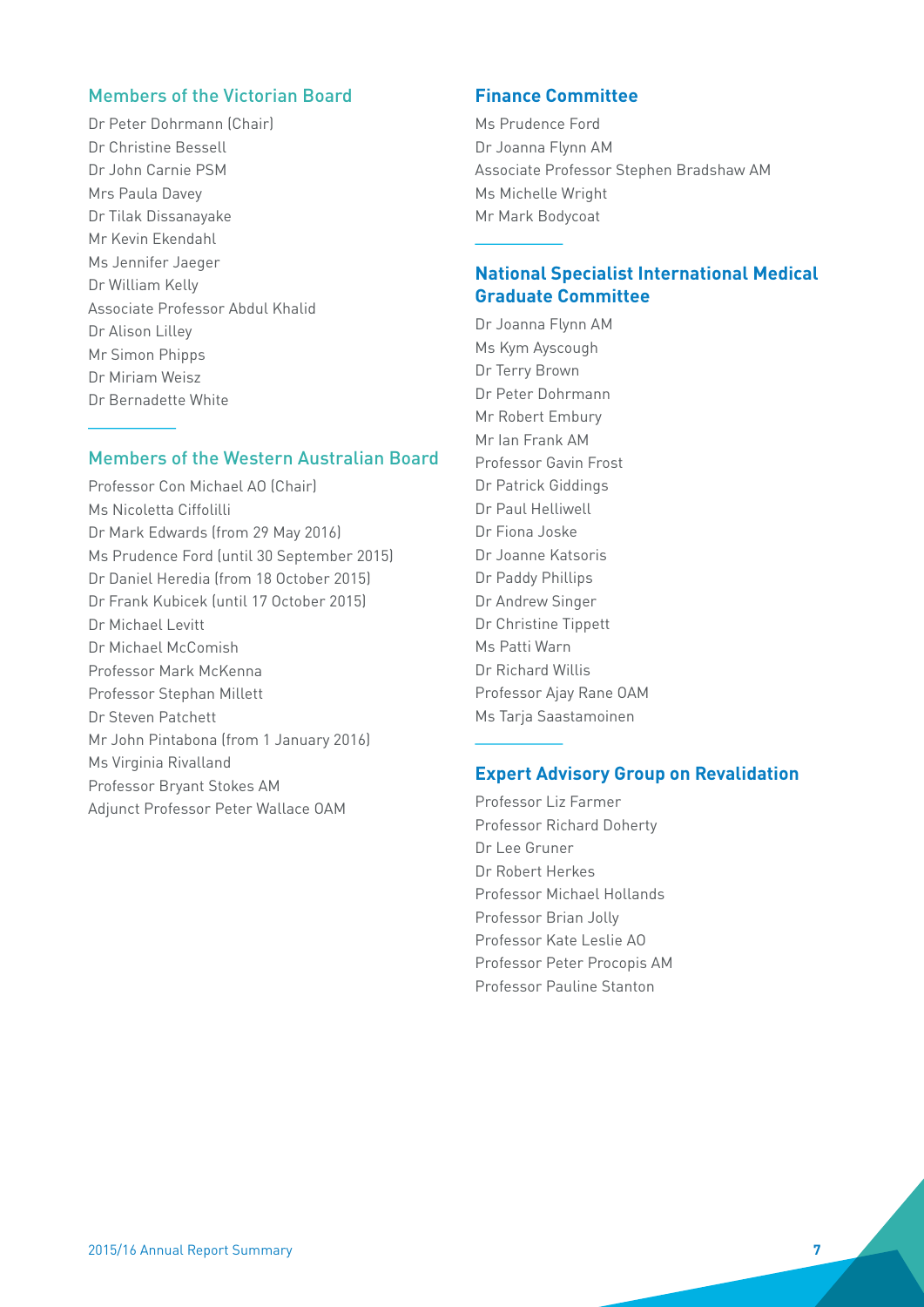## <span id="page-7-0"></span>**Message from the Agency Management Committee Chair and the AHPRA CEO**

**Since the National Scheme began six years ago, AHPRA has worked in partnership with the National Boards to ensure that the community has access to a safe and competent health workforce across 14 registered health professions Australia-wide.** 

We rely on the expertise and insights of the National Boards to make decisions in the interests of the Australian public about the 657,621 health practitioners currently registered in Australia. It's a role that Board members commit to with dedication and passion, and the community can be assured that its safety is always their number-one priority.

As at 30 June 2016, there were 107,179 registered medical practitioners, comprising 16.3% of all registered practitioners across the National Scheme. This is a significant proportion of the Australian health workforce, and consequently the work of the Medical Board of Australia is a hugely important and challenging task.

Consultation and engagement with a wide range of stakeholders is very important. In 2015/16 the Board worked with stakeholders including profession and community groups to further develop its regulatory work in partnership with AHPRA.

The Board has also recognised the importance of the health of registered medical practitioners and students by funding a new national doctors' health program.

We'd like to thank the Board members for their continued commitment to ensuring a competent and flexible health workforce that meets the current and future health needs of the community.

We look forward to continuing to work in partnership with the Board.



**Mr Michael Gorton AM**

**Chair, Agency Management Committee**



**Mr Martin Fletcher Chief Executive Officer, AHPRA**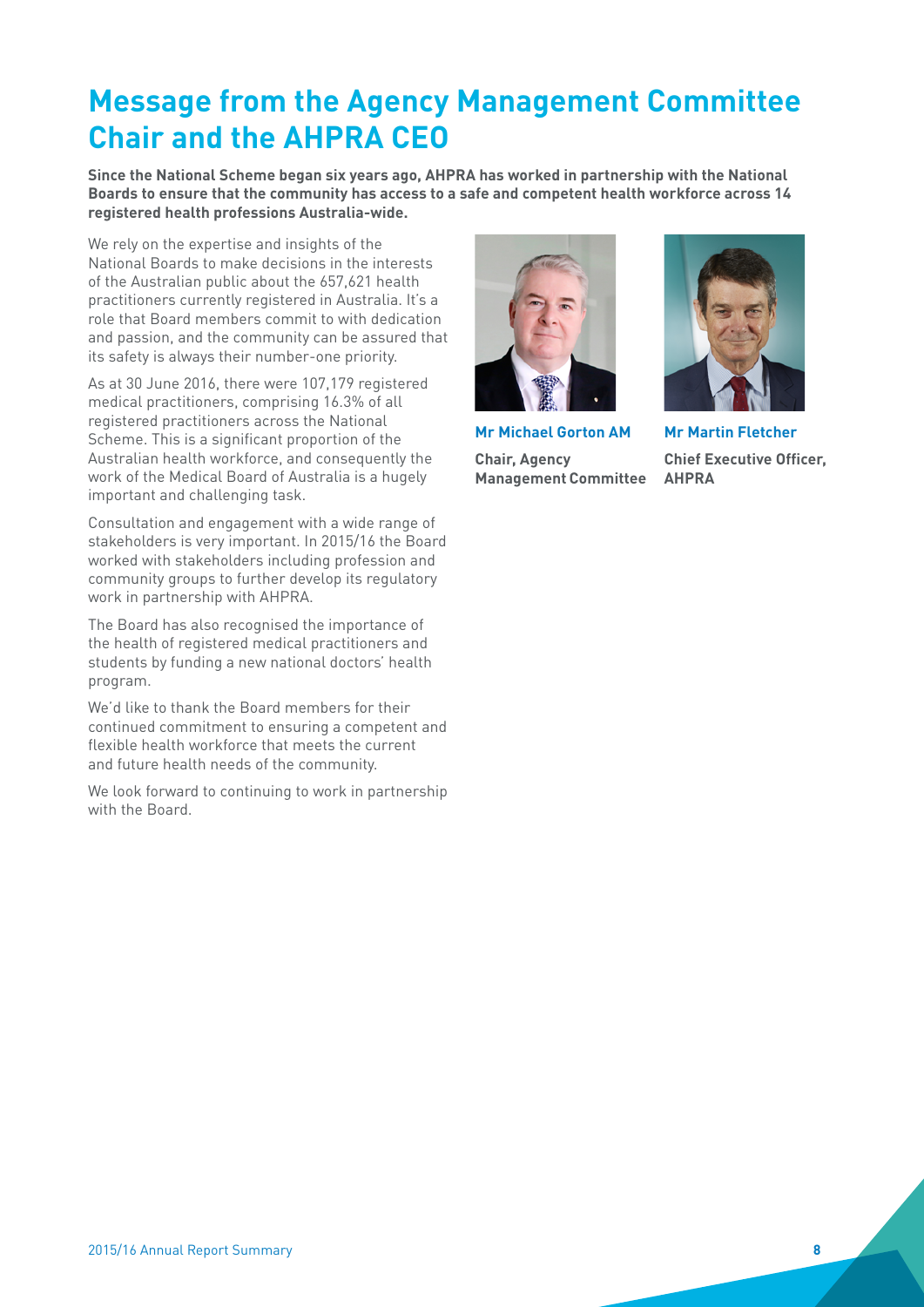## <span id="page-8-0"></span>**Year in review: Medical Board of Australia**

**The past year has been a period of consolidation and growth for the Board, with a focus on progressing three new priority initiatives and improving existing processes and standards.**

#### Priority initiatives

**Cosmetic procedures:** In May 2016, after extensive consultation, the review of hundreds of submissions and consideration of a wide range of options, the Board issued *[Guidelines for medical practitioners who](http://www.medicalboard.gov.au/News/2016-05-09-media-statement.aspx)  [perform cosmetic medical and surgical procedures](http://www.medicalboard.gov.au/News/2016-05-09-media-statement.aspx)*.

The Board decided this was the most effective way to maintain professional standards and protect patients. Taking effect in October 2016, the guidelines mandate cooling-off periods for patients considering cosmetic procedures and clearly explain practitioners' responsibilities.

**Doctors' health:** The new structure for a nationally consistent doctors' health program was established and new services began in most states and territories. The Board now funds a \$2 million network of health services for doctors and students, which is delivered at arm's length from the Board through Doctors' Health Services Pty Ltd, a subsidiary of the Australian Medical Association (AMA).

This service aims to support doctors and students and connect them to the services they need to maintain their health and wellbeing. The operation of the program will be closely monitored to ensure it is adequately resourced and operating effectively.

**Revalidation:** Revalidation is the process by which doctors demonstrate that they are continually keeping their skills up-to-date, so they can provide safe and ethical care to patients. The Board expanded its work in this area by:

- publishing international research commissioned from the Collaboration for the Advancement of Medical Education Research and Assessment
- establishing an Expert Advisory Group to provide advice on revalidation tailored to the Australian health context, and
- commissioning social research into the views of medical practitioners and the community about what doctors should do to remain fit to practise during their working lives.

#### Improving standards

Nine new or revised standards, codes and guidelines were approved or took effect in 2015/16. In August 2015, the Australian Health Workforce Ministerial Council approved seven revised registration standards:

- a revised standard for professional indemnity insurance (started in January 2016)
- $\blacktriangleright$  four revised standards for limited registration,

which apply to international medical graduates (IMGs) who do not qualify for general or specialist registration (taking effect from 1 July 2016), and

 revised standards for continuing professional development and recency of practice (taking effect from October 2016, to align with the registration renewal period).

The Board developed new guidelines, *[Short-term](http://www.medicalboard.gov.au/Registration/International-Medical-Graduates/Short-term-training.aspx)  [training in a medical specialty](http://www.medicalboard.gov.au/Registration/International-Medical-Graduates/Short-term-training.aspx)*, for IMGs who are not qualified for general or specialist registration.

Revised guidelines, *[Supervised practice for IMGs](http://www.medicalboard.gov.au/Registration/International-Medical-Graduates/Supervision.aspx)*, came into effect in January 2016. They are designed to make the Board's expectations of IMGs, and their supervisors and employers, clearer. Supervision is a registration requirement for all IMGs who are granted limited or provisional registration.

#### Strengthening processes

In partnership with AHPRA, the Board continued to focus on improving notifications management, and the experience of notifiers and practitioners when they interact with AHPRA and the Board.

The Board trialled a new way to quickly conduct a preliminary assessment of complaints. This aims to triage the increasing volume of notifications and fast-track the management and closure of less complex matters, so Board members can focus on addressing matters that pose the greatest potential risk to the public.

A workshop was held with senior leaders from the Board, AHPRA and the AMA to explore new ways of improving practitioners' experience of the notifications process.

#### Indigenous health

In September 2015, the Board approved the Australian Medical Council's (AMC) new *[Standards](http://www.amc.org.au/files/2c1fb12996b0f6e6e5cb5478dde9d9e991409359_original.pdf)  [for Assessment and Accreditation of Specialist Medical](http://www.amc.org.au/files/2c1fb12996b0f6e6e5cb5478dde9d9e991409359_original.pdf)  [Programs and Professional Development Programs](http://www.amc.org.au/files/2c1fb12996b0f6e6e5cb5478dde9d9e991409359_original.pdf)*. They include new Indigenous health standards for specialist education.

A Board representative also sat on the AMC's Indigenous Planning Advisory Group, which has been established to improve the Council's engagement with Indigenous health organisations, students and medical practitioners.

A representative of the Australian Indigenous Doctors Association has been invited to join the Board's consultative committee for its priority initiative around revalidation.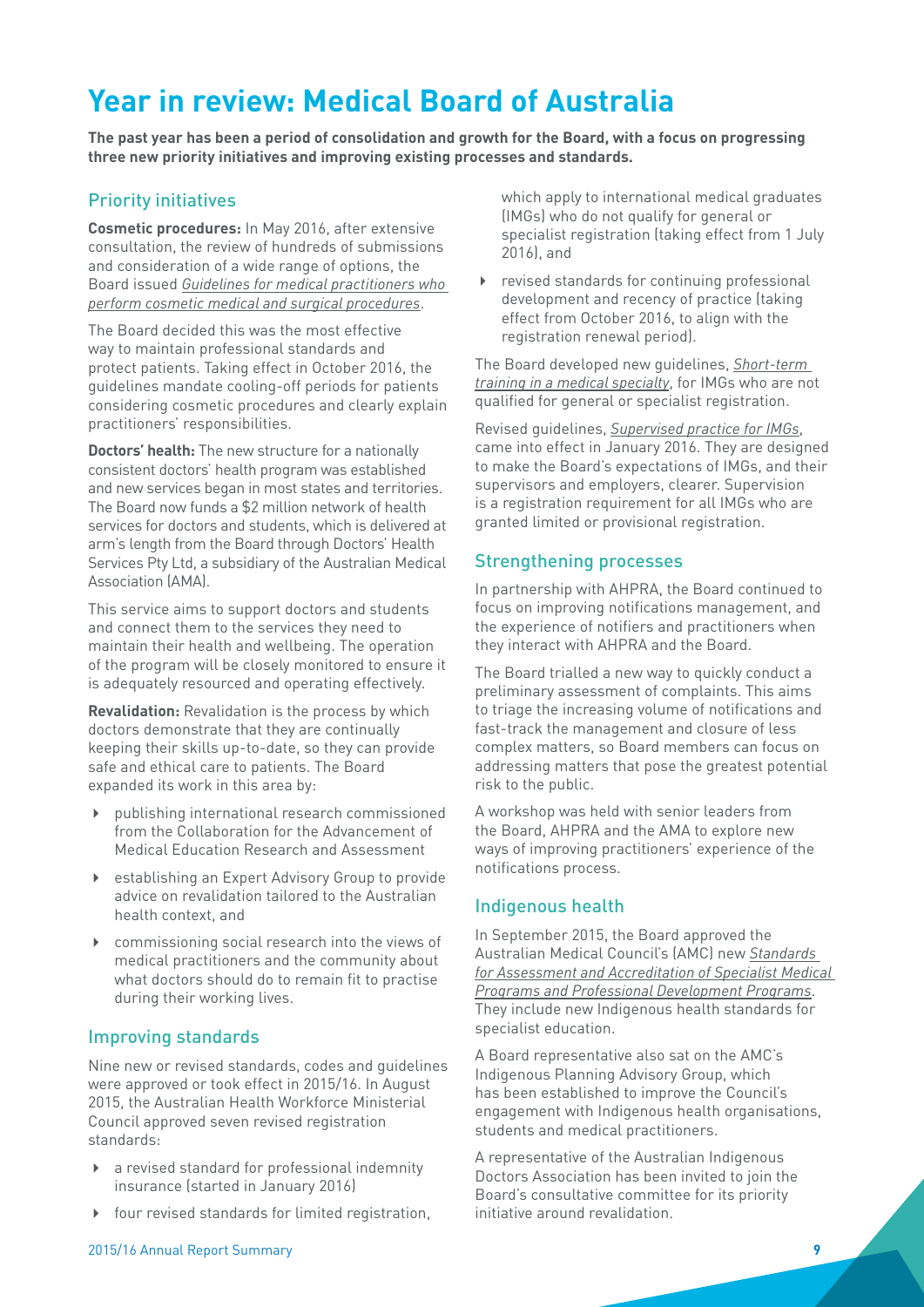## <span id="page-9-0"></span>**Data snapshot: Regulation at work in 2015/16**

### The profession in brief

- **The number of medical practitioners grew by almost 4% year on year, to 107,179 in 2015/16.**
- **New South Wales (NSW) was the principal place of practice for most of these practitioners (33,236); the Northern Territory (NT) was home to the smallest number (1,177).**
- **The age bracket with the largest number of medical practitioners was 30–34 (14,536 registrants).**
- **1,542 practitioners were under 25 years of age; 1,251 were aged 80 or over.**
- **Women made up 41.5% of the profession.**

### About our data

Data in this Board summary are drawn from the 2015/16 annual report, published by AHPRA and the National Boards. Data relating to medical practitioners have been extracted from national source data that include all 14 health professions currently regulated under the Health Practitioner Regulation National Law (the National Law), as in force in each state and territory.

In the following pages, you'll find registration data, including registrant numbers by registration type, age and principal place of practice, as well as data about notifications (complaints or concerns) received about medical practitioners in the financial year to 30 June 2016. Data about statutory offence complaints are also included.

For a further breakdown of data from the 2015/16 annual report by AHPRA and the National Boards, including information on tribunals and panel hearings, criminal history checks and data on other professions, as well as summary reports by state and territory, go to [www.ahpra.gov.au/](http://www.ahpra.gov.au/annualreport/2016) [annualreport/2016.](http://www.ahpra.gov.au/annualreport/2016)

#### Notifications data

Notifications are complaints or concerns that are lodged with AHPRA about registered medical practitioners or students practising in Australia.

Our data generally excludes complaints handled by co-regulatory jurisdictions, such as in:

- $\triangleright$  NSW, where complaints about medical practitioners with this state as their principal place of practice (PPP) are not managed by the Board and AHPRA, unless the conduct occurred outside NSW. Complaints about medical practitioners where the conduct occurred in NSW are handled by the Health Professional Councils Authority (HPCA) and the Health Care Complaints Commission (HCCC), and
- Queensland, where complaints are received and managed by the Office of the Health Ombudsman (OHO) and may be referred to AHPRA and the relevant National Board. We are not able to report on all complaints about medical practitioners in Queensland because we only have access to data relating to matters referred to us by OHO.

Note that some NSW regulatory data published in this report may vary from data published in the HPCA's annual report. This is due to subsequent data review by the HPCA after submission of initial data to AHPRA. For more information about how complaints about medical practitioners are managed in NSW, and for data about complaints made in the state, please refer to [the HPCA website.](http://www.hpca.nsw.gov.au/)

For data relating to complaints in Queensland that have not been referred to AHPRA, please refer to [the](http://www.oho.qld.gov.au/news-updates/our-reporting/)  [OHO website.](http://www.oho.qld.gov.au/news-updates/our-reporting/)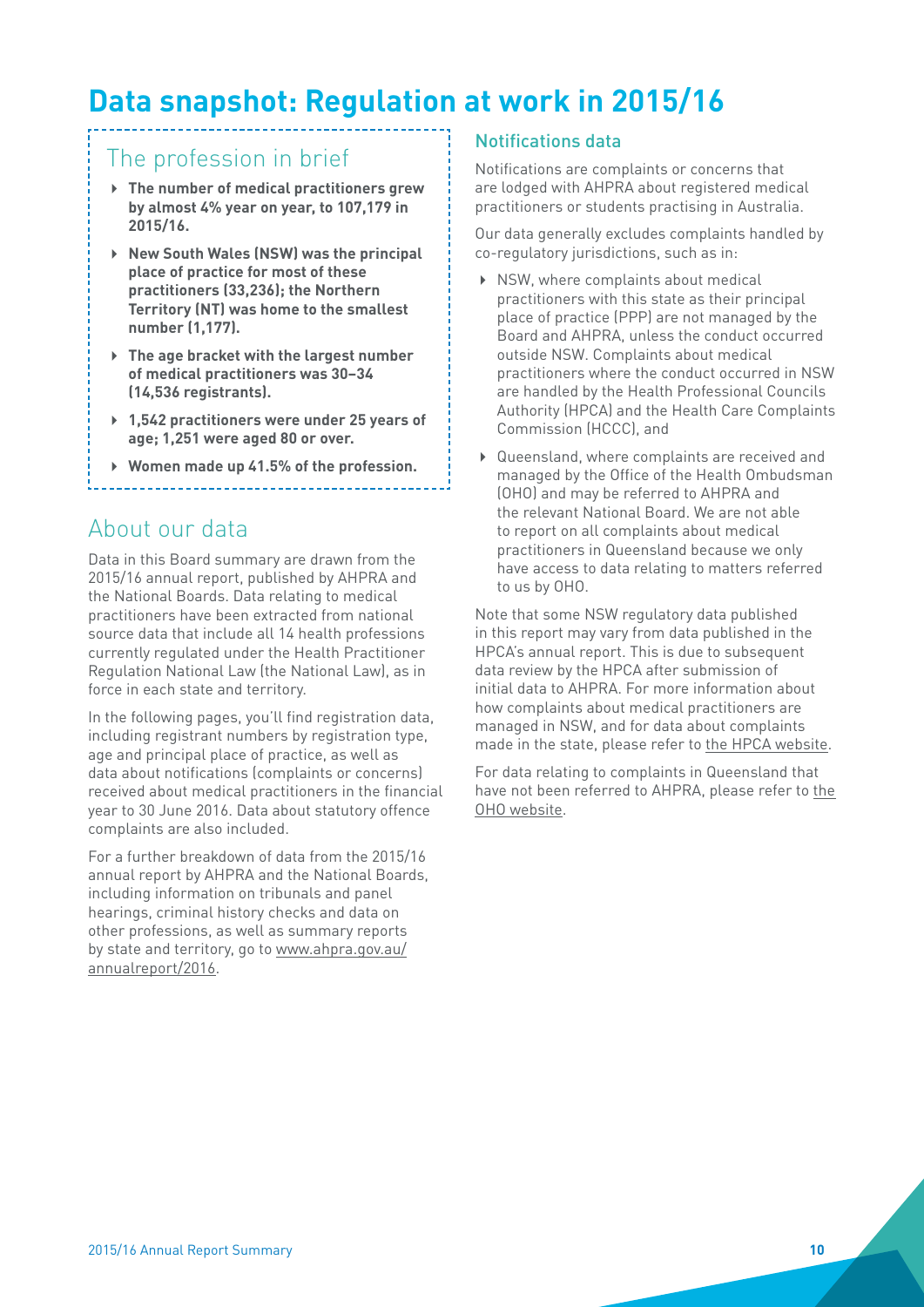### <span id="page-10-0"></span>Registration of medical practitioners

There were 107,179 medical practitioners registered across Australia as at 30 June 2016. This represents a national increase of 3.9% from the previous year.

Medical practitioners made up 16.3% of all registered health practitioners across the National Scheme. Of all registered medical practitioners:

- ▶ 34.5% held general registration only, with this cohort increasing by 6.3% from the previous year
- ▶ 47.2% held both general and specialist registration; an increase of 2.9%
- ▶ 8.2% held specialist-only registration to practise in a medical specialty; an increase of 5.9%
- ▶ 5.1% held provisional registration. Most of these are Australian graduates in their first postgraduate year and are in an accredited intern position while they progress towards being eligible for general registration. This category of registrants increased 15.1% from the previous year
- ▶ 2.5% held limited registration, which allows internationally qualified medical practitioners to provide medical services under supervision. There were 21.7% fewer registrants in this category compared with 2014/15, and
- ▶ 2.5% held non-practising registration. Under the National Law, practitioners with this type of registration cannot practise medicine. This cohort decreased by 0.3% this year.

At the end of 2015/16 there were 19,760 registered medical students; an increase of 5.8% on 2014/15.

The Board received 16,203 new applications for medical registration; an increase of 2.2% on 2014/15. Of these, 66.2% were for general or provisional registration and only 2.4% were applications to move to non-practising registration.

**See Tables 1–5 for segmentation of registration data about medical practitioners.**

#### Criminal history checks

As a standard part of the registration process, applicants for initial registration as a health practitioner in Australia must undergo a criminal record check. AHPRA requested 66,698 domestic and international criminal history checks for practitioners across all professions in 2015/16. Of these, 11,891 checks were carried out for practitioners wanting to register as medical practitioners. The checks resulted in 267 disclosable court outcomes. No conditions or undertakings were imposed on any practitioner's registration as a consequence.

For source data on domestic and international criminal history checks, as well as more registration information across all regulated health professions, please refer to the 2015/16 annual report by AHPRA and the National Boards, which is published online at [www.ahpra.gov.au/annualreport/2016.](http://www.ahpra.gov.au/annualreport/2016)

### Regulation of medical practitioners

#### Number of complaints

In 2015/16, there were 5,371 notifications (complaints or concerns) received nationally about medical practitioners, including HPCA data in NSW. This represents an increase of 18.3% from the previous year; much of which can be attributed to an increase in the number of matters referred to AHPRA in Queensland by the OHO in that state. AHPRA received and managed 3,147 matters (excluding NSW matters handled by the HPCA). Notifications about medical practitioners represent 52% of all notifications received by AHPRA (excluding HPCA data) during 2015/16.

Nationally, 5% of registered medical practitioners were the subject of a notification; compared with 1.5% of all registered health practitioners.

#### Immediate action

Immediate action was taken by the Board on 167 matters relating to medical practitioners in 2015/16 (compared with 132 instances in 2014/15). This excludes matters managed by the HPCA in NSW. A National Board has the power to take immediate action in relation to a health practitioner's registration at any time, if it believes this is necessary to protect the public. Immediate action limits a practitioner's registration by suspending or imposing conditions on it, or accepting an undertaking or surrender of registration from the practitioner or student. This is an interim step that Boards can take while more information is gathered or while other processes are put in place. To take immediate action, the Board must reasonably believe that:

- because of their conduct, performance or health, the practitioner poses a 'serious risk to persons' and that it is necessary to take immediate action to protect public health or safety, or
- $\blacktriangleright$  the practitioner's registration was improperly obtained, or
- $\blacktriangleright$  the practitioner or student's registration was cancelled or suspended in another jurisdiction.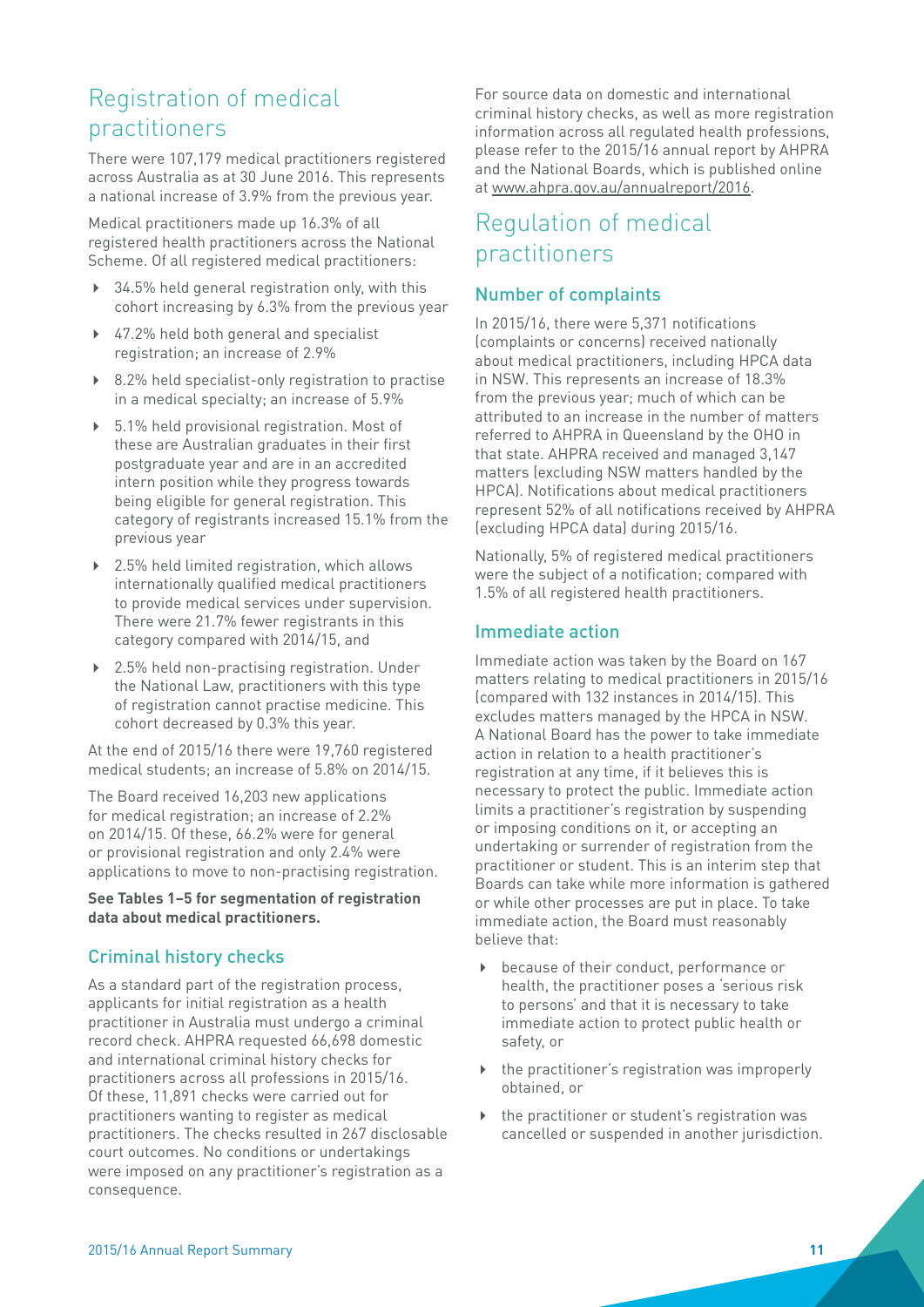#### Mandatory notifications

There were 187 mandatory notifications made in 2015/16 (272 including HPCA data); up from 159 in 2014/15. Health practitioners and their employers have to report to AHPRA is a registered health practitioner has behaved in a way that is notifiable conduct. Notifiable conduct is defined as:

- practising while intoxicated by alcohol or drugs
- sexual misconduct in the practice of the profession
- $\blacktriangleright$  placing the public at risk of substantial harm because of an impairment (health issue), or
- placing the public at risk because of a significant departure from accepted professional standards.

Education providers also have mandatory notification obligations.

#### Closed notifications

AHPRA closed 2,718 notifications about registered medical practitioners in 2015/16 (excluding NSW practitioners managed by the HPCA). This represents 52% of all matters closed across all professions. Of the closed notifications included:

- ▶ 10% resulted in conditions being imposed or an undertaking accepted by the Board
- ▶ 12.1% resulted in the Board issuing a caution or reprimand to the practitioner
- ▶ 1.6% resulted in suspension or cancellation of registration, and
- ▶ 71.2% resulted in the Board taking no further action. In these cases, the Board decided that, based on available information, no further regulatory action was needed to manage ongoing risk to the public.

At the end of June 2016, there were 1,843 open notifications about registered medical practitioners.

#### Monitoring and compliance

There were 1,767 medical practitioners being actively monitored because of conditions placed on their registration (excluding those monitoring cases managed by the HPCA) at the end of 2015/16. Medical practitioners represented 35.6% of all monitoring cases managed by AHPRA across all professions.

#### Statutory offences

AHPRA received 202 new complaints about possible statutory offences relating to medical practice or medical practitioners. These complaints constitute 15% of all statutory offence matters received in 2015/16. Almost all new matters about medical practitioners related to the use of protected titles or advertising concerns. One hundred and twenty-eight statutory offence cases about medical practitioners were considered and closed by the end of 2015/16.

**See Tables 6–25 for notifications data relating to medical practitioners.**

### Want to know more?

For more information, please refer to the full 2015/16 annual report and supplementary data tables published by AHPRA and the National Boards at [www.ahpra.gov.au/annualreport/2016.](http://www.ahpra.gov.au/annualreport/2016/)

Segmentation of registration and regulation data by state and territory is also available on the AHPRA website.

For more information on the National Law as it applies to each state and territory, please see [www.ahpra.gov.au/About-AHPRA/What-We-Do/](http://www.ahpra.gov.au/About-AHPRA/What-We-Do/Legislation) [Legislation](http://www.ahpra.gov.au/About-AHPRA/What-We-Do/Legislation).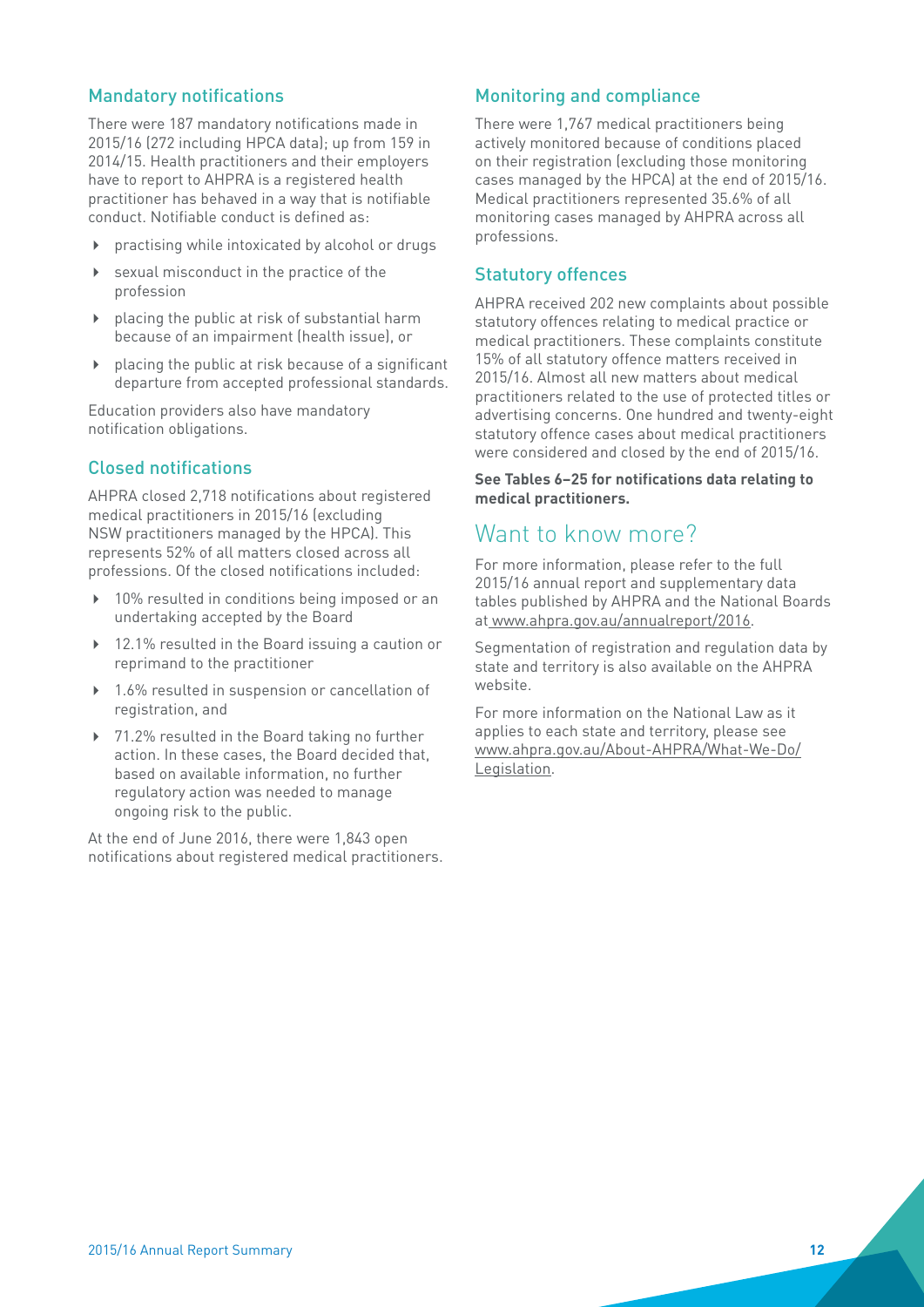## <span id="page-12-0"></span>**Data tables**

Data in tables are about medical practitioners unless otherwise indicated.

#### **Table 1: Practitioner numbers at 30 June 2016\***

|                                                                                          | <b>ACT</b> | <b>NSW</b> | <b>NT</b> | QLD     | <b>SA</b> | Tas     | Vic     | <b>WA</b> | $No$ PPP <sup>1</sup> | <b>Total</b>  |
|------------------------------------------------------------------------------------------|------------|------------|-----------|---------|-----------|---------|---------|-----------|-----------------------|---------------|
| 2015/16                                                                                  | 2.042      | 33.236     | 1.177     | 20.949  | 7,858     | 2.236   | 26,061  | 10.756    | 2.864                 | 107.179       |
| 2014/15                                                                                  | 1.977      | 32.183     | 1.101     | 19.919  | 7.717     | 2.203   | 25,029  | 10.246    | 2.758                 | 103,133       |
| $\%$ change from 2014/15                                                                 | 3.3%       | 3.3%       | 6.9%      | 5.2%    | 1.8%      | 1.5%    | $4.1\%$ | 5.0%      | $3.8\%$               | 3.9%          |
| % of medical practitioners with<br>a PPP in the state or territory                       | 1.9%       | 31.0%      | $1.1\%$   | 19.5%   | 7.3%      | $2.1\%$ | 24.3%   | 10.0%     | 2.7%                  | $100.0\%$ $ $ |
| Medical practitioners as a % of<br>all health practitioners in the<br>state or territory | 18.0%      | 17.4%      | $17.0\%$  | 16.4%   | 14.8%     | 15.8%   | 15.4%   | 16.0%     | 17.0%                 | 16.3%         |
| All health practitioners 2015/16                                                         | 1,362      | 190.986    | 6.913     | 127.376 | 53.119    | 14.123  | 169.478 | 67.384    | 16.880                | 657,621       |

Notes:

\*Blank fields in tables denote zeros.

1. No PPP (principal place of practice) includes practitioners with an overseas address.

#### **Table 2: Practitioners by age**

|                                                              |         |               |        |          | U-25 25-29 30-34 35-39 40-44 45-49 50-54 55-59 60-64 65-69 70-74 75-79 |        |                             |          |          |          |          |       | $80+$   | <b>Not</b><br>available | <b>Total</b> |
|--------------------------------------------------------------|---------|---------------|--------|----------|------------------------------------------------------------------------|--------|-----------------------------|----------|----------|----------|----------|-------|---------|-------------------------|--------------|
| 2015/16                                                      | 1.542   | 12.697        | 14.536 |          | 14.516 13.177 11.185                                                   |        | 10.406                      | 9.654    | 7.563    | 5.532    | 3.373    | .747  | .251    |                         | 107.179      |
| 2014/15                                                      | 1.467   | 11.915        | 13.940 | 14.003   | 12.721                                                                 | 10.879 | 10.326                      | 9.304    | 7.205    | 5.327    | 3.211    | .635  | 1.198   |                         | $2$ 103,133  |
| Age bracket as<br>% of all medical<br>practitioners          | $1.4\%$ | 11.8%         | 13.6%  | 13.5%    | 12.3%                                                                  | 10.4%  | 9.7%                        | $9.0\%$  | 7.1%     | 5.2%     | 3.1%     | 1.6%  | $1.2\%$ |                         | 100.0%       |
| All health<br>practitioners<br>2015/16                       |         | 31.601 84.964 | 88.223 | 75.403   |                                                                        |        | 75.746 71.619 69.819 71.754 |          | 50.259   | 24.897   | 8.533    | 3.137 | 1.666   |                         | 657,621      |
| <b>Medical</b><br>practitioners as %<br>of all practitioners | 4.9%    | 14.9%         | 16.5%  | $19.3\%$ | $17.4\%$                                                               | 15.6%  | $14.9\%$                    | $13.5\%$ | $15.0\%$ | $22.2\%$ | $39.5\%$ | 55.7% | 75.1%   |                         | 16.3%        |

#### **Table 3: Medical practitioners by principal place of practice and gender**

|                              | <b>ACT</b> | <b>NSW</b>   | N1  | QLD            | <b>SA</b> | TAS                              | <b>VIC</b> |                     | WA No PPP <sup>1</sup> | <b>Total</b><br>2015/16 | <b>Total</b><br>2014/15 | % change<br>2014/15-<br>2015/16 |
|------------------------------|------------|--------------|-----|----------------|-----------|----------------------------------|------------|---------------------|------------------------|-------------------------|-------------------------|---------------------------------|
| <b>Medical practitioners</b> |            | 2.042 33.236 |     | $1,177$ 20,949 | 7.858     |                                  |            | 2,236 26,061 10,756 | 2.864                  | 107.179                 | 103.133                 | 3.9%                            |
| Female                       |            | 925 13.762   | 568 | 8.440          | 3.177     | 937                              | .065       | 4.560               | 1.058                  | 44.492                  | 42.189                  | 5.5%                            |
| <b>Male</b>                  |            | 19.474       | 609 | 12.509         | 4.681     | $1.299$ $\overline{\phantom{1}}$ | 14.996     | 6.196               | .806                   | 62.687                  | 60.944                  | 2.9%                            |

Note:

1. No PPP (principal place of practice) includes practitioners with an overseas address.

#### **Table 4: Medical practitioners by principal place of practice and registration type**

|                                                           | <b>ACT</b> | <b>NSW</b>   | <b>NT</b> | <b>QLD</b> | <b>SA</b> | <b>TAS</b> | <b>VIC</b>          | <b>WA</b> | No PPP <sup>1</sup> | <b>Total</b><br>2015/16 | <b>Total</b><br>2014/15 | % change<br>$2014/15 -$<br>2015/16 |
|-----------------------------------------------------------|------------|--------------|-----------|------------|-----------|------------|---------------------|-----------|---------------------|-------------------------|-------------------------|------------------------------------|
| <b>Medical practitioners</b>                              |            | 2.042 33.236 | 1.177     | 20.949     | 7,858     |            | 2.236 26.061 10.756 |           | 2.864               | 107.179                 | 103.133                 | 3.9%                               |
| General                                                   | 764        | 11.868       | 509       | 7.384      | 2.557     | 658        | 8.703               | 3.719     | 791                 | 36.953                  | 34.767                  | 6.3%                               |
| <b>General (teaching and</b><br>assessing                 |            | 11           |           | 12         | 3         |            | 8                   | 2         |                     | 36                      | 40                      | $-10.0\%$                          |
| <b>General (teaching and</b><br>assessing) and specialist |            | $\Omega$     |           |            |           |            |                     |           |                     | $\overline{2}$          | $\overline{2}$          | $0.0\%$                            |
| <b>General and specialist</b>                             | 923        | 16,576       | 401       | 9.379      | 4,012     | 1.107      | 13.087              | 4,427     | 710                 | 50.622                  | 49,199                  | 2.9%                               |
| Limited                                                   | 40         | 682          | 52        | 431        | 220       | 87         | 795                 | 374       | 24                  | 2.705                   | 3,455                   | $-21.7%$                           |
| Non-practising                                            | 32         | 658          | 4         | 275        | 127       | 53         | 487                 | 205       | 814                 | 2.655                   | 2.663                   | $-0.3%$                            |
| Provisional                                               | 112        | 1.447        | 86        | .329       | 374       | 121        | 1.199               | 687       | 53                  | 5.408                   | 4,697                   | 15.1%                              |
| Specialist                                                | 171        | 1.992        | 125       | 2.139      | 565       | 210        | 1.782               | 1.342     | 472                 | 8.798                   | 8,310                   | 5.9%                               |

Note: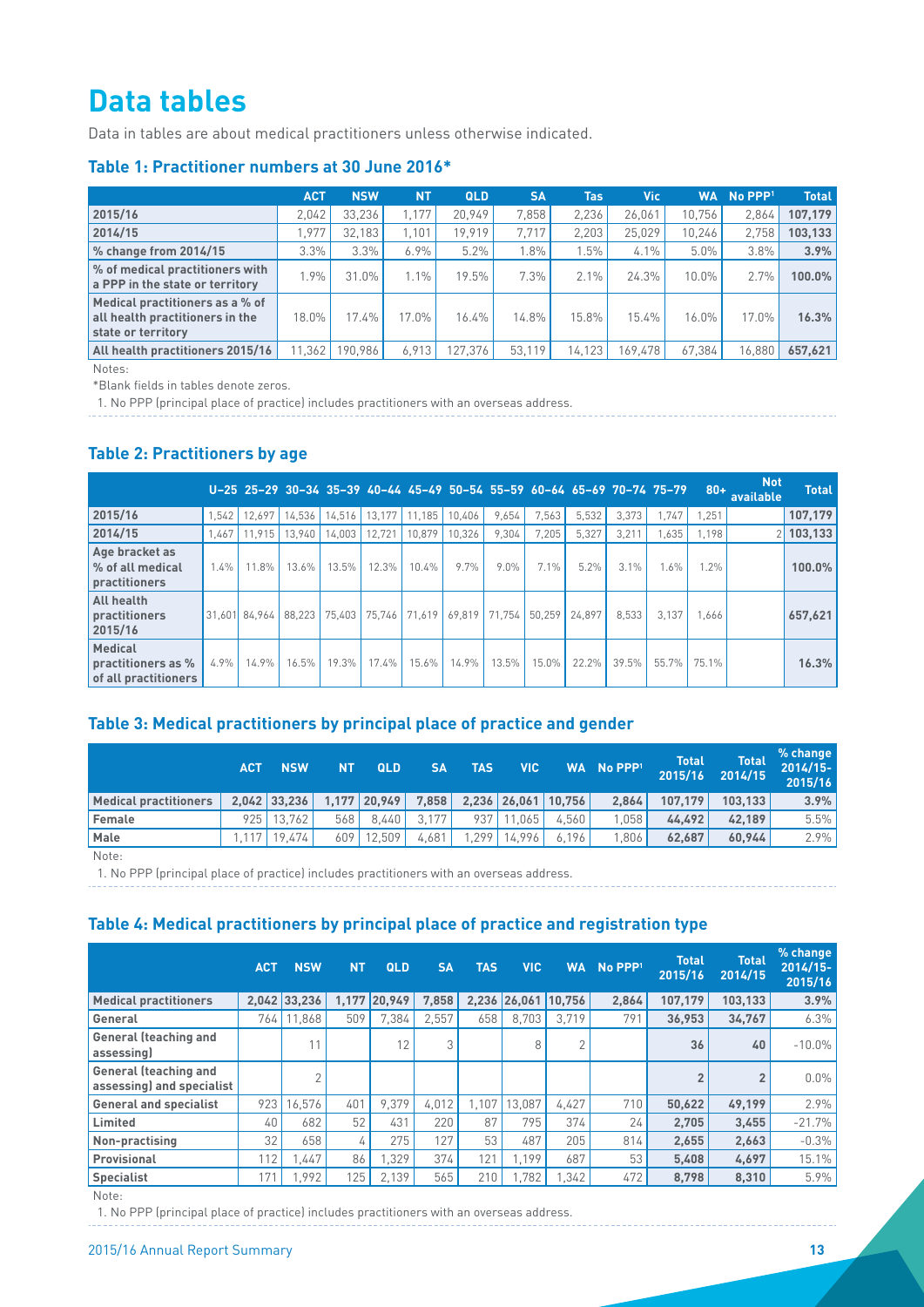#### <span id="page-13-0"></span>**Table 5: Medical practitioners with specialties at 30 June 20161**

| <b>Medical</b><br><b>practitioners</b>               | <b>ACT</b>     | <b>NSW</b>     | <b>NT</b>      | QLD    | <b>SA</b>      | <b>TAS</b> | <b>VIC</b>       | <b>WA</b>      | No PPP <sub>2</sub> | <b>Total</b><br>2015/16 | <b>Total</b><br>2014/15 | % change<br>$2014/15 -$<br>2015/16 |
|------------------------------------------------------|----------------|----------------|----------------|--------|----------------|------------|------------------|----------------|---------------------|-------------------------|-------------------------|------------------------------------|
| <b>Medical</b><br>practitioners with<br>a specialty  | 1,208          | 20,046         | 562            | 12,491 | 5,046          | 1,411      | 16,183           | 6,248          | 1,268               | 64,463                  | 62,490                  | 3.2%                               |
| <b>Addiction</b><br>medicine                         | 4              | 65             | $\overline{2}$ | 28     | 17             | 6          | 30               | 13             | 3                   | 168                     | 167                     | 0.6%                               |
| Anaesthesia                                          | 79             | 1,450          | 35             | 960    | 367            | 115        | 1,121            | 525            | 130                 | 4,782                   | 4,627                   | 3.3%                               |
| Dermatology                                          | 6              | 190            | $\mathbf{1}$   | 86     | 45             | 6          | 141              | 44             | 9                   | 528                     | 507                     | 4.1%                               |
| <b>Emergency</b><br>medicine                         | 37             | 467            | 36             | 443    | 119            | 49         | 464              | 221            | 68                  | 1,904                   | 1,687                   | 12.9%                              |
| <b>General practice</b>                              | 426            | 7,593          | 245            | 5,096  | 1,920          | 622        | 5,836            | 2,505          | 228                 | 24,471                  | 23,993                  | 2.0%                               |
| Intensive care<br>medicine                           | 22             | 251            | 10             | 179    | 70             | 16         | 193              | 78             | 37                  | 856                     | 815                     | 5.0%                               |
| Paediatric<br>intensive care<br>medicine             |                | $\overline{2}$ |                | 1      |                | 1          | 3                |                |                     | $\overline{7}$          | $\overline{2}$          | 250.0%                             |
| No sub-speciality<br>declared                        | 22             | 249            | 10             | 178    | 70             | 15         | 190              | 78             | 37                  | 849                     | 813                     | 4.4%                               |
| <b>Medical</b><br>administration                     | 12             | 105            | 4              | 86     | 14             | 3          | 70               | 29             | 8                   | 331                     | 334                     | $-0.9%$                            |
| Obstetrics and<br>gynaecology                        | 31             | 567            | 16             | 379    | 151            | 40         | 519              | 174            | 55                  | 1,932                   | 1,871                   | 3.3%                               |
| Gynaecological<br>oncology                           |                | 16             |                | 9      | 4              | 1          | 12               | 4              |                     | 46                      | 43                      | 7.0%                               |
| Maternal-fetal<br>medicine                           | 1              | 12             | $\mathbf{1}$   | 8      | 3              |            | 9                | 5              | 1                   | 40                      | 40                      | 0.0%                               |
| Obstetrics and<br>gynaecological<br>ultrasound       |                | 13             |                | 5      | 3              |            | 50               | 3              | 2                   | 76                      | 77                      | $-1.3%$                            |
| Reproductive<br>endocrinology and<br>infertility     |                | 27             |                | 3      | 7              | 1          | 14               | $\overline{2}$ |                     | 54                      | 53                      | 1.9%                               |
| Urogynaecology                                       | 1              | 10             |                | 8      | 1              |            | $\boldsymbol{7}$ | 4              |                     | 31                      | 30                      | 3.3%                               |
| No sub-specialty<br>declared                         | 29             | 489            | 15             | 346    | 133            | 38         | 427              | 156            | 52                  | 1,685                   | 1,628                   | 3.5%                               |
| <b>Occupational and</b><br>environmental<br>medicine | 15             | 89             | $\mathbf{1}$   | 40     | 31             | 7          | 67               | 45             | 13                  | 308                     | 302                     | 2.0%                               |
| Ophthalmology                                        | 15             | 371            | 4              | 165    | 72             | 21         | 245              | 79             | 19                  | 991                     | 967                     | 2.5%                               |
| <b>Paediatrics and</b><br>child health               | 39             | 838            | 30             | 460    | 175            | 38         | 620              | 275            | $80\,$              | 2,555                   | 2,442                   | 4.6%                               |
| Clinical genetics                                    |                | 16             |                | 4      |                |            | 5                | 1              |                     | 26                      | 25                      | $4.0\%$                            |
| Community child<br>health                            | $\overline{2}$ | 21             |                | 12     | $\overline{2}$ |            | 10               | 4              | $\mathbf{1}$        | 52                      | 43                      | 20.9%                              |
| General<br>paediatrics                               | 26             | 616            | 19             | 336    | 131            | 30         | 449              | 180            | 38                  | 1,825                   | 1,784                   | 2.3%                               |
| Neonatal and<br>perinatal medicine                   | 5              | 49             | $\overline{2}$ | 28     | 11             | 3          | 42               | 29             | 5                   | 174                     | 164                     | 6.1%                               |
| Paediatric<br>cardiology                             |                | 8              | $\mathbf{1}$   | 7      |                |            | 10               | 4              | 6                   | 36                      | 31                      | 16.1%                              |
| Paediatric clinical<br>pharmacology                  |                | 1              |                |        |                |            |                  |                |                     | 1                       | $\mathbf{1}$            | $0.0\%$                            |
| Paediatric<br>emergency<br>medicine                  |                | 12             |                | 17     | 4              |            | 9                | 8              | 1                   | 51                      | 44                      | 15.9%                              |
| Paediatric<br>endocrinology                          | $\mathbf{1}$   | 13             |                | 8      | 1              |            | 4                | 4              | $\mathbf{1}$        | 32                      | 26                      | 23.1%                              |
| Paediatric<br>gastroenterology<br>and hepatology     |                | 5              |                | 3      | $\mathbf{1}$   |            | 8                | 4              | 3                   | 24                      | 23                      | 4.3%                               |

Notes:

1. The data above record the number of practitioners with registration in the specialist fields listed. Note that individual practitioners may be registered to practise in more than one specialist field.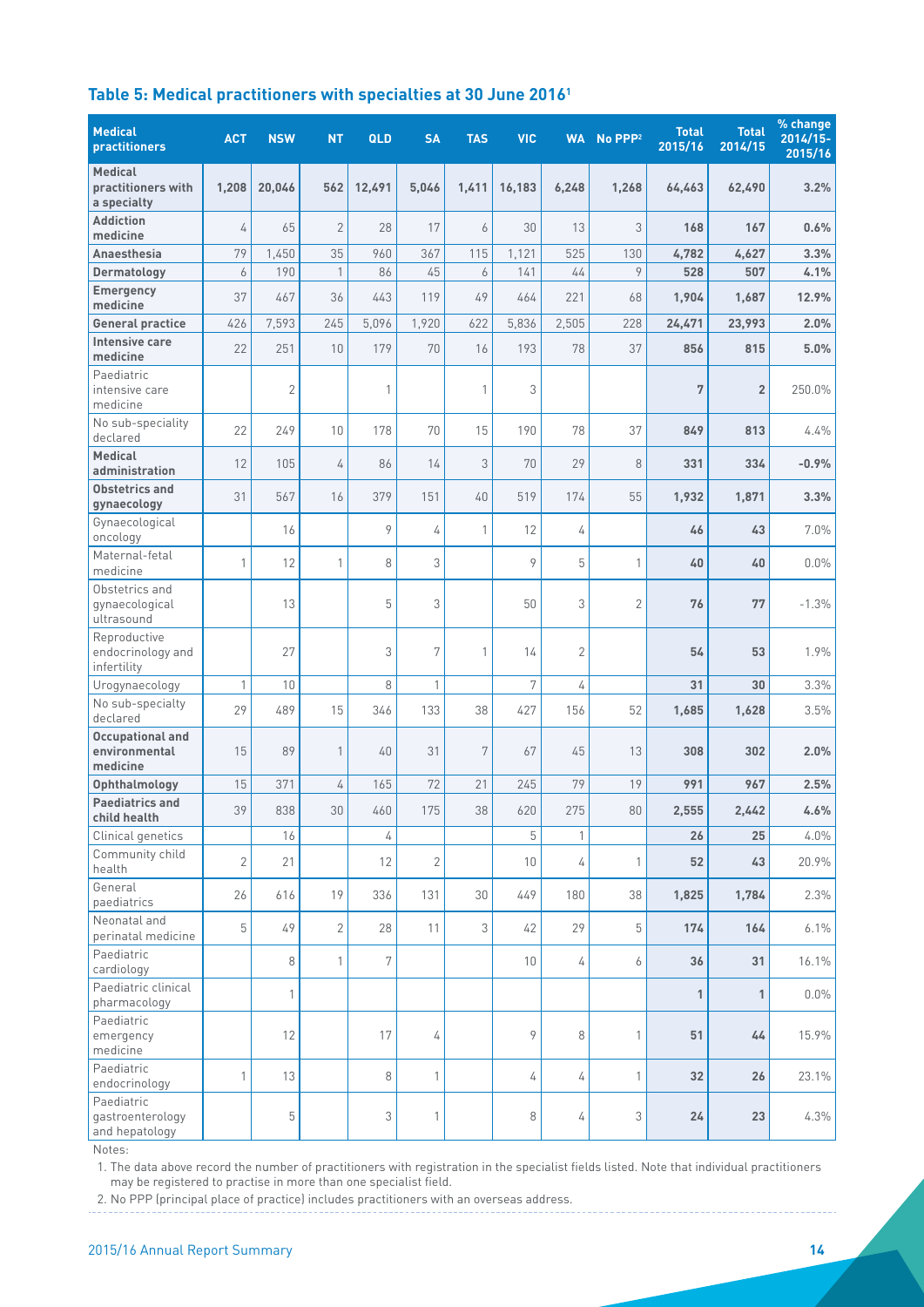| <b>Medical</b><br>practitioners                                | <b>ACT</b>   | <b>NSW</b>   | <b>NT</b>      | QLD            | <b>SA</b>      | <b>TAS</b>     | <b>VIC</b> | <b>WA</b>      | No PPP <sup>2</sup> | <b>Total</b><br>2015/16 | <b>Total</b><br>2014/15 | % change<br>2014/15-<br>2015/16 |
|----------------------------------------------------------------|--------------|--------------|----------------|----------------|----------------|----------------|------------|----------------|---------------------|-------------------------|-------------------------|---------------------------------|
| Paediatric<br>haematology                                      |              | 5            |                | $\overline{2}$ |                |                | 3          | $\mathbf{1}$   |                     | 11                      | 10                      | 10.0%                           |
| Paediatric<br>immunology and<br>allergy                        | 1            | 6            |                | $\overline{2}$ | 4              |                | 6          |                | 1                   | 20                      | 17                      | 17.6%                           |
| Paediatric<br>infectious diseases                              |              | 5            | 1              | 3              | $\overline{2}$ |                | 6          | $\mathbf{1}$   | $\mathbf{1}$        | 19                      | 16                      | 18.8%                           |
| Paediatric<br>intensive care<br>medicine                       |              | 3            |                | 3              |                |                |            |                |                     | 6                       | 5                       | 20.0%                           |
| Paediatric medical<br>oncology                                 |              | 6            |                | 5              | $\overline{2}$ |                | 8          | 6              |                     | 27                      | 25                      | 8.0%                            |
| Paediatric<br>nephrology                                       |              | 5            |                | $\mathbf{1}$   | $\mathbf{1}$   |                | 3          | $\mathbf{1}$   |                     | 11                      | 8                       | 37.5%                           |
| Paediatric<br>neurology                                        |              | 17           |                | 5              | $\mathbf{1}$   | 1              | 7          | $\overline{2}$ | $\overline{2}$      | 35                      | 31                      | 12.9%                           |
| Paediatric<br>palliative medicine                              |              | $\mathbf{1}$ |                | $\mathbf{1}$   |                |                |            |                |                     | $\overline{2}$          | $\overline{2}$          | 0.0%                            |
| Paediatric<br>rehabilitation<br>medicine                       |              | 5            |                | $\mathbf{1}$   | 1              |                |            | 1              |                     | 8                       | 6                       | 33.3%                           |
| Paediatric<br>respiratory and<br>sleep medicine                | $\mathbf{1}$ | 9            |                | 8              | 1              |                | 4          | 4              |                     | 27                      | 25                      | 8.0%                            |
| Paediatric<br>rheumatology                                     |              | 3            |                | $\overline{2}$ | $\mathbf{1}$   |                | 3          | 3              |                     | 12                      | 12                      | 0.0%                            |
| No sub-specialty<br>declared                                   | 3            | 32           | 7              | 12             | 12             | 4              | 43         | 22             | 21                  | 156                     | 144                     | 8.3%                            |
| Pain medicine                                                  | 3            | 88           |                | 56             | 30             | 11             | 51         | 33             | 4                   | 276                     | 260                     | 6.2%                            |
| <b>Palliative</b><br>medicine                                  | 6            | 108          | 4              | 51             | 26             | 12             | 63         | 32             | 10                  | 312                     | 297                     | 5.1%                            |
| Pathology                                                      | 51           | 715          | $10\,$         | 363            | 150            | 43             | 467        | 236            | 38                  | 2,073                   | 2,009                   | 3.2%                            |
| Anatomical<br>pathology<br><i>(including</i><br>cytopathology) | 19           | 305          | 4              | 169            | 62             | 19             | 198        | 99             | 17                  | 892                     | 872                     | 2.3%                            |
| Chemical<br>pathology                                          | 4            | 26           |                | 13             | 7              | $\overline{2}$ | 22         | 17             | 4                   | 95                      | 90                      | 5.6%                            |
| Forensic pathology                                             |              | 10           | $\mathbf{1}$   | 13             | 5              | $\overline{2}$ | 12         | 5              |                     | 48                      | 48                      | 0.0%                            |
| General pathology                                              | 2            | 56           | 1              | 19             | 5              | 4              | 26         | 7              | 3                   | 123                     | 125                     | $-1.6\%$                        |
| Haematology                                                    | 11           | 172          | 3              | 90             | 41             | 11             | 134        | 45             | 6                   | 513                     | 487                     | 5.3%                            |
| Immunology                                                     | 6<br>6       | 48<br>80     | 1              | 12<br>39       | 12<br>15       | 1<br>4         | 20<br>46   | 18<br>36       | 1<br>4              | 118                     | 117                     | 0.9%                            |
| Microbiology<br>No sub-specialty                               | 3            | 18           |                | 8              | 3              |                | 9          | 9              | 3                   | 231<br>53               | 222<br>48               | 4.1%<br>10.4%                   |
| declared<br>Physician                                          | 193          | 2,977        | 76             | 1,663          | 841            | 173            | 2,834      | 811            | 211                 | 9,779                   | 9,423                   | 3.8%                            |
| Cardiology                                                     | 19           | 414          | 7              | 269            | 118            | 21             | 337        | 87             | 41                  | 1,313                   | 1,251                   | 5.0%                            |
| Clinical genetics                                              |              | 31           |                | 8              | 8              |                | 20         | 5              |                     | 72                      | 71                      | 1.4%                            |
| Clinical<br>pharmacology                                       | 1            | 14           |                | 10             | 10             |                | 12         | 5              | 3                   | 55                      | 53                      | 3.8%                            |
| Endocrinology                                                  | 13           | 217          | 7              | 115            | 35             | 11             | 206        | 49             | 5                   | 658                     | 630                     | 4.4%                            |
| Gastroenterology<br>and hepatology                             | 25           | 252          | $\overline{2}$ | 151            | 64             | 12             | 244        | 66             | 20                  | 836                     | 802                     | 4.2%                            |
| General medicine                                               | 33           | 393          | 19             | 363            | 235            | 35             | 528        | 136            | 43                  | 1,785                   | 1,772                   | 0.7%                            |
| Geriatric medicine                                             | 12           | 216          | 2              | 94             | 50             | 11             | 197        | 73             | 6                   | 661                     | 609                     | 8.5%                            |
| Haematology                                                    | 9            | 175          | 4              | 90             | 38             | 11             | 155        | 40             | 10                  | 532                     | 507                     | 4.9%                            |
| Immunology and<br>allergy                                      | 7            | 60           | 1              | 16             | 14             | $\overline{2}$ | 31         | 24             | 4                   | 159                     | 154                     | 3.2%                            |
| Infectious diseases                                            | 9            | 95           | 11             | 58             | 27             | $\overline{7}$ | 155        | $34\,$         | 12                  | 408                     | 389                     | 4.9%                            |

Notes:

1. The data above record the number of practitioners with registration in the specialist fields listed. Note that individual practitioners may be registered to practise in more than one specialist field.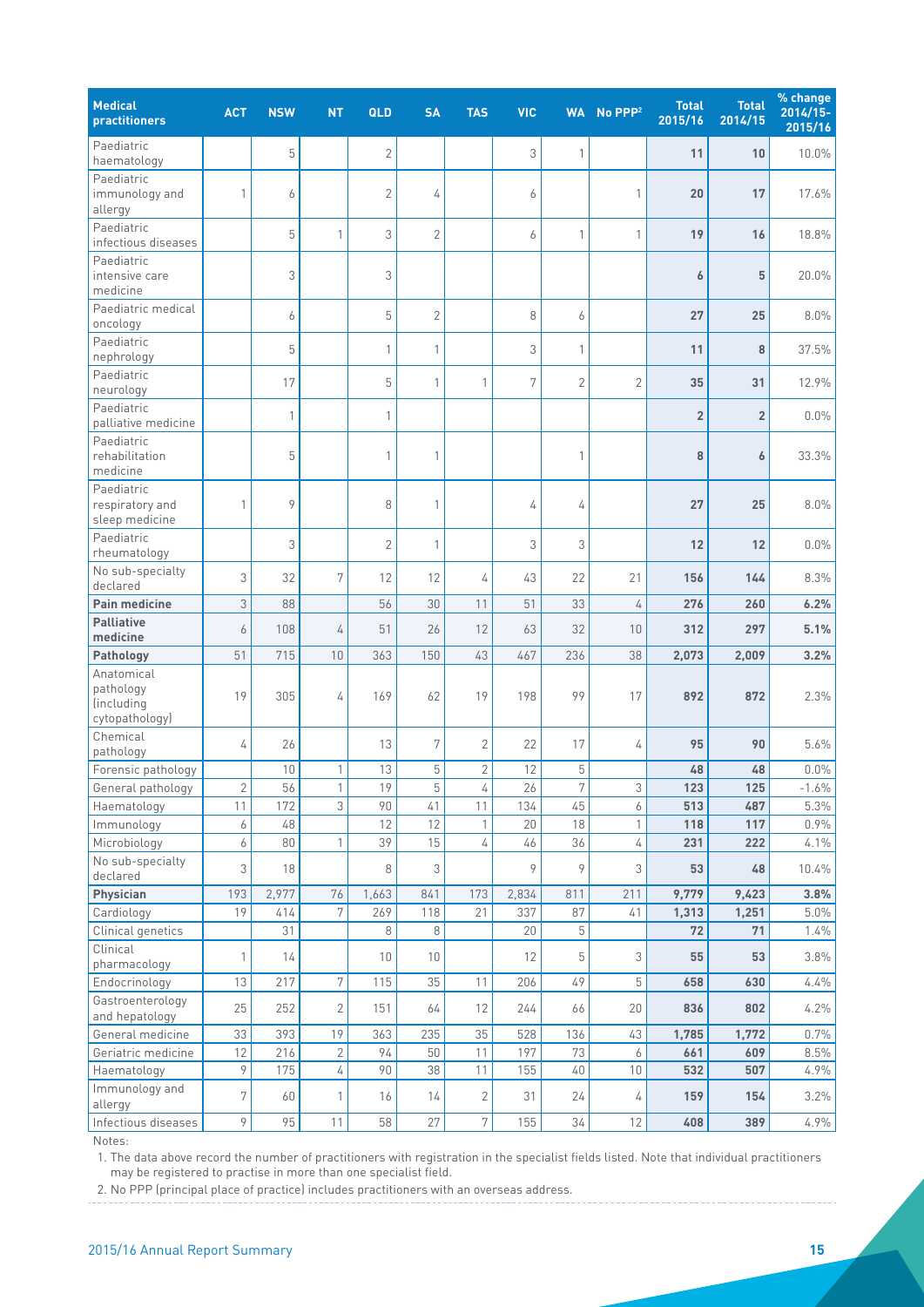| <b>Medical</b><br><b>practitioners</b>       | <b>ACT</b>    | <b>NSW</b> | <b>NT</b>      | QLD          | <b>SA</b> | <b>TAS</b>     | <b>VIC</b> | <b>WA</b>     | No PPP <sub>2</sub> | <b>Total</b><br>2015/16 | <b>Total</b><br>2014/15 | % change<br>2014/15-<br>2015/16 |
|----------------------------------------------|---------------|------------|----------------|--------------|-----------|----------------|------------|---------------|---------------------|-------------------------|-------------------------|---------------------------------|
| Medical oncology                             | 10            | 181        | $\overline{2}$ | 104          | 48        | 11             | 226        | 37            | 7                   | 626                     | 584                     | 7.2%                            |
| Nephrology                                   | 13            | 162        | 11             | 78           | 28        | 10             | 162        | 41            | 17                  | 522                     | 507                     | 3.0%                            |
| Neurology                                    | 9             | 212        | $\mathbf{1}$   | 72           | 38        | 7              | 175        | 44            | 9                   | 567                     | 546                     | 3.8%                            |
| Nuclear medicine                             | $\mathcal{P}$ | 105        |                | 32           | 25        | $\overline{7}$ | 61         | 20            | $\overline{2}$      | 261                     | 257                     | 1.6%                            |
| Respiratory and<br>sleep medicine            | 10            | 202        | 4              | 125          | 57        | 13             | 171        | 62            | 7                   | 651                     | 631                     | 3.2%                            |
| Rheumatology                                 | 8             | 116        | $\overline{2}$ | 49           | 37        | 7              | 105        | 30            | 11                  | 365                     | 349                     | 4.6%                            |
| No sub-specialty<br>declared                 | 6             | 132        | 3              | 29           | 9         | 8              | 49         | 58            | 14                  | 308                     | 311                     | $-1.0%$                         |
| Psychiatry                                   | 58            | 1.078      | 20             | 670          | 283       | 66             | 997        | 318           | 75                  | 3,565                   | 3,432                   | 3.9%                            |
| <b>Public health</b><br>medicine             | 28            | 134        | 21             | 82           | 29        | 10             | 76         | 43            | 11                  | 434                     | 432                     | 0.5%                            |
| <b>Radiation</b><br>oncology                 | 13            | 130        | $\overline{2}$ | 73           | 19        | 8              | 105        | 20            | 10                  | 380                     | 366                     | 3.8%                            |
| Radiology                                    | 50            | 681        | 4              | 442          | 177       | 45             | 604        | 245           | 120                 | 2,368                   | 2,280                   | 3.9%                            |
| Diagnostic<br>radiology                      | 40            | 598        | 3              | 377          | 163       | 40             | 490        | 211           | 101                 | 2,023                   | 1,951                   | 3.7%                            |
| Diagnostic<br>ultrasound                     |               | 1          |                |              |           |                | 3          |               |                     | 4                       | 4                       | 0.0%                            |
| Nuclear medicine                             | 5             | 38         |                | 51           | 10        | 3              | 66         | 10            | 3                   | 186                     | 187                     | $-0.5%$                         |
| No sub-specialty<br>declared                 | 5             | 44         | 1              | 14           | 4         | $\overline{2}$ | 45         | 24            | 16                  | 155                     | 138                     | 12.3%                           |
| Rehabilitation<br>medicine                   | 6             | 225        | $\overline{2}$ | 63           | 38        | 8              | 133        | 16            | 6                   | 497                     | 473                     | 5.1%                            |
| Sexual health<br>medicine                    | 4             | 58         | $\mathbf{1}$   | 18           | 9         | 1              | 24         | 7             | $\mathbf{1}$        | 123                     | 118                     | 4.2%                            |
| <b>Sport and exercise</b><br>medicine        | 11            | 41         | $\mathbf{1}$   | 11           | 4         | $\overline{2}$ | 39         | 10            |                     | 119                     | 119                     | 0.0%                            |
| Surgery                                      | 99            | 1,825      | 37             | 1,077        | 459       | 109            | 1,484      | 489           | 132                 | 5,711                   | 5,569                   | 2.5%                            |
| Cardio-thoracic<br>surgery                   | 6             | 57         |                | 40           | 12        | 4              | 62         | 13            | 7                   | 201                     | 205                     | $-2.0%$                         |
| General surgery                              | 27            | 650        | 18             | 354          | 159       | 35             | 533        | 147           | 51                  | 1,974                   | 1,936                   | 2.0%                            |
| Neurosurgery                                 | 7             | 79         |                | 47           | 15        | 6              | 70         | 19            | 4                   | 247                     | 238                     | 3.8%                            |
| Oral and<br>maxillofacial<br>surgery         | 4             | 28         | $\overline{2}$ | 29           | 12        | $\overline{2}$ | 28         | 14            | 4                   | 123                     | 114                     | 7.9%                            |
| Orthopaedic<br>surgery                       | 26            | 444        | 8              | 297          | 118       | 25             | 311        | 135           | 30                  | 1,394                   | 1,342                   | 3.9%                            |
| Otolaryngology<br>(head and neck<br>surgery) | 9             | 158        | 3              | 92           | 45        | 9              | 120        | 45            | 17                  | 498                     | 486                     | 2.5%                            |
| Paediatric surgery                           | 4             | 36         |                | 15           | $\,8\,$   | $\mathbf{2}$   | 26         | 8             | 4                   | 103                     | 104                     | $-1.0%$                         |
| Plastic surgery                              | 6             | 128        | 3              | 70           | 42        | 11             | 140        | 46            | 4                   | 450                     | 443                     | 1.6%                            |
| Urology                                      | 6             | 135        | $\mathbf{1}$   | 86           | 31        | 10             | 118        | 40            | $\overline{7}$      | 434                     | 418                     | 3.8%                            |
| Vascular surgery                             | 4             | 72         | $\mathbf{1}$   | 45           | 17        | 5              | 63         | 19            | 3                   | 229                     | 222                     | 3.2%                            |
| No sub-specialty<br>declared                 |               | 38         | $\mathbf{1}$   | $\mathbf{2}$ |           |                | 13         | $\mathfrak 3$ | $\mathbf{1}$        | 58                      | 61                      | $-4.9%$                         |

Notes:

1. The data above record the number of practitioners with registration in the specialist fields listed. Note that individual practitioners may be registered to practise in more than one specialist field.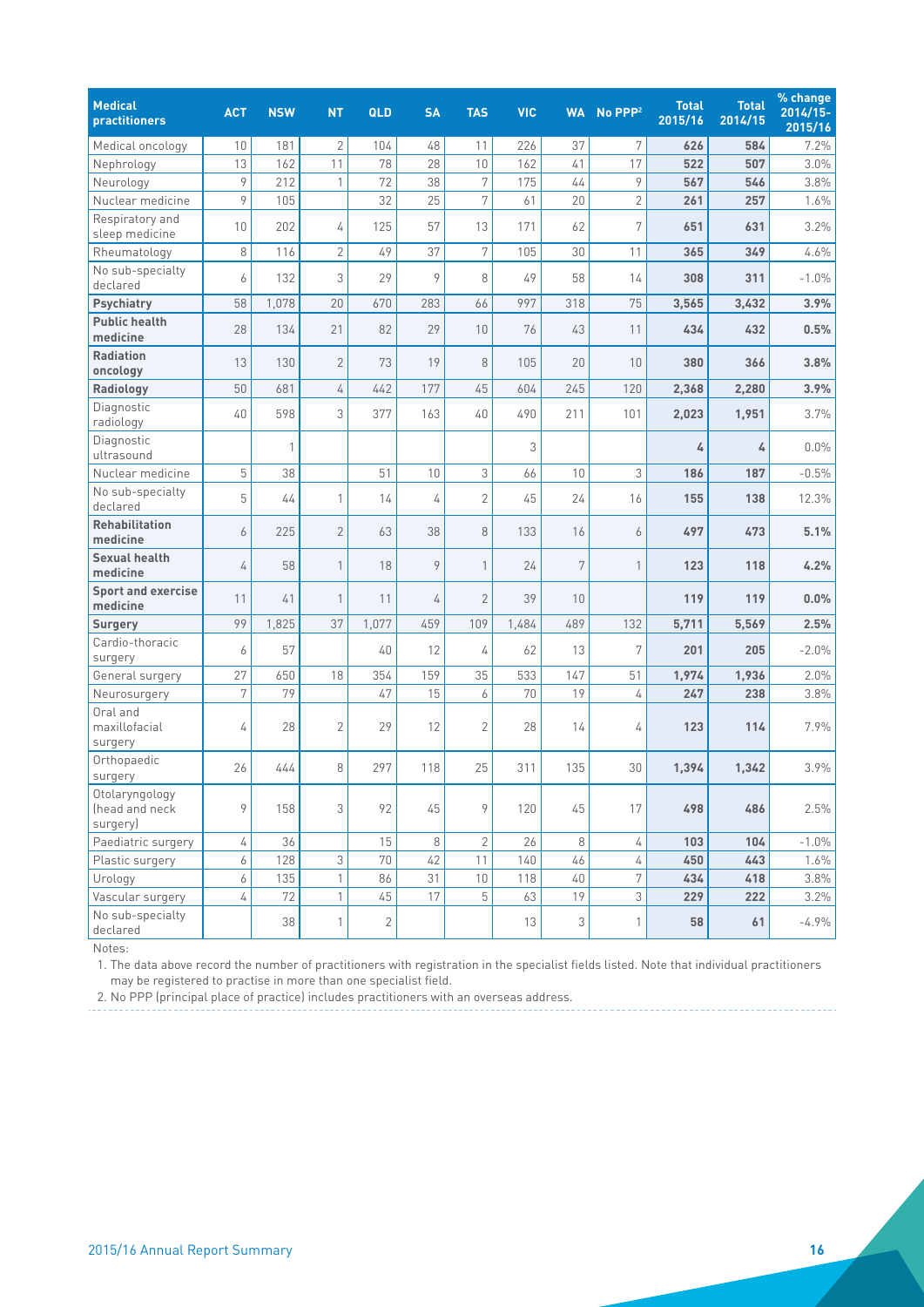#### <span id="page-16-0"></span>**Table 6: Notifications received about medical practitioners, closed in 2015/16 and open at 30 June 2016, by state or territory1**

|                                 | <b>ACT</b> | NSW <sup>2</sup> | ΝT      | QLD <sup>3</sup> | <b>SA</b> | <b>TAS</b> | VIC      | <b>WA</b> | No PPP <sup>4</sup> | <b>Subtotal</b> | HPCA <sup>5</sup> | <b>Total</b> |
|---------------------------------|------------|------------------|---------|------------------|-----------|------------|----------|-----------|---------------------|-----------------|-------------------|--------------|
| Notifications received          | 105        | 58               | 54      | .058             | 379       | 131        | 953      | 382       | 27                  | 3.147           | 2.224             | 5,371        |
| │% of all medical notifications | 2.0%       | $.1\%$           | $.0\%$  | 19.7%            | 7.1%      | 2.4%       | 17.7%    | 7.1%      | 0.5%                | 58.6%           | 41.4%             | $100.0\%$    |
| <b>Mandatory received</b>       | 12         |                  |         |                  | 43        | 11         | 72       | 37        |                     | 187             | 85                | 272          |
| │% of all medical notifications | 4.4%       | $.1\%$           | $0.0\%$ | $2.2\%$          | 15.8%     | $4.0\%$    | $26.5\%$ | 13.6%     | $1.1\%$             | 68.8%           | 31.3%             | $100.0\%$    |
| Notifications closed            | 109        | 65               | 69      | 729              | 340       | 136,       | 876      | 369       | 25                  | 2.718           | .996              | 4.714        |
| │% of all medical notifications | 2.3%       | $.4\%$           | .5%     | 15.5%            | 7.2%      | 2.9%       | 18.6%    | 7.8%      | 0.5%                | 57.7%           | 42.3%             | $100.0\%$    |
| Open at 30 June 2016            | 52         | 29               | 28      | 710              | 209       | 53         | 528      | 223       |                     | 1.843           | 1.039             | 2,882        |
| │% of all medical notifications | $.8\%$     | $.0\%$           | $.0\%$  | 24.6%            | 7.3%      | $.8\%$     | 18.3%    | 7.7%      | 0.4%                | 63.9%           | 36.1%             | 100.0%       |

Notes:

1. Data relating to notifications (complaints or concerns) are based on the state or territory of the medical practitioner's PPP (principal place of practice).

2. Matters managed by AHPRA where the conduct occurred outside NSW.

3. The number of matters referred to AHPRA and the National Board by the Office of the Health Ombudsman.

4. No PPP includes practitioners with an overseas address.

5. Matters managed by the Health Professional Councils Authority (HPCA) in NSW.

#### **Table 7: Notifications received by state and territory; year on year comparison**

|                                                                                                     | <b>ACT</b> | <b>NSW</b> | <b>NT</b> | QLD              | <b>SA</b> | <b>TAS</b> | <b>VIC</b> | <b>WA</b> | <b>No</b><br>PPP <sup>1</sup> | Subtotal HPCA <sup>2</sup> |       | <b>Total</b> |
|-----------------------------------------------------------------------------------------------------|------------|------------|-----------|------------------|-----------|------------|------------|-----------|-------------------------------|----------------------------|-------|--------------|
| <b>Notifications about medical</b><br>practitioners in 2015/16 (PPP) <sup>3</sup>                   | 105        | 58         | 54        | 1,058            | 379       | 131        | 953        | 382       | 27                            | 3,147                      | 2,224 | 5,371        |
| <b>Notifications about medical</b><br>practitioners in 2014/15 (PPP)                                | 83         | 28         | 71        | 449              | 315       | 116        | 1,033      | 400       | 19                            | 2,514                      | 2,027 | 4,541        |
| <b>Notifications about medical</b><br>practitioners in 2014/15<br>(Responsible Office) <sup>4</sup> | 92         |            | 90        | 439              | 324       | 134        | 1.016      | 419       |                               | 2,514                      | 2,027 | 4,541        |
| % change from 2014/15 to<br>2015/16 (PPP)                                                           | 26.5%      | 107.1%     |           | $-23.9\%$ 135.6% | 20.3%     | 12.9%      | $-7.7%$    | $-4.5%$   | 42.1%                         | 25.2%                      | 9.7%  | 18.3%        |
| All notifications <sup>5</sup> received 2015/16<br>(PPP)                                            | 206        | 94         | 123       | 1.919            | 808       | 242        | 1.886      | 718       | 60                            | 6,056                      | 4.026 | 10,082       |
| All notifications received 2014/15<br>(PPP)                                                         | 178        | 53         | 147       | 934              | 655       | 215        | 1.889      | 758       | 55                            | 4.884                      | 3,542 | 8,426        |
| All notifications received 2014/15<br>(Responsible Office)                                          | 194        |            | 178       | 917              | 676       | 237        | 1.901      | 781       |                               | 4,884                      | 3,542 | 8,426        |
| Medical as % of all notifications<br>received 2015/16 (PPP)                                         | 51.0%      | 61.7%      | 43.9%     | 55.1%            | 46.9%     | 54.1%      | 50.5%      | 53.2%     | 45.0%                         | 52.0%                      | 55.2% | 53.3%        |
| Medical as % of all notifications<br>received 2014/15 (PPP)                                         | 46.6%      | 52.8%      | 48.3%     | 48.1%            | 48.1%     | 54.0%      | 54.7%      | 52.8%     | 34.5%                         | 51.5%                      | 57.2% | 53.9%        |

Notes:

1. No PPP (principal place of practice) includes practitioners with an overseas address.

2. Matters handled by the Health Professional Councils Authority (HPCA) in NSW.

3. For 2015/16, reporting of notifications is based on the practitioner's PPP.

4. Prior to this, notifications were based on the state or territory where the notification was handled (Responsible Office).

5. 'All notifications' are the total number of notifications lodged with AHPRA about registered health practitioners in the 14 health professions regulated in the National Scheme.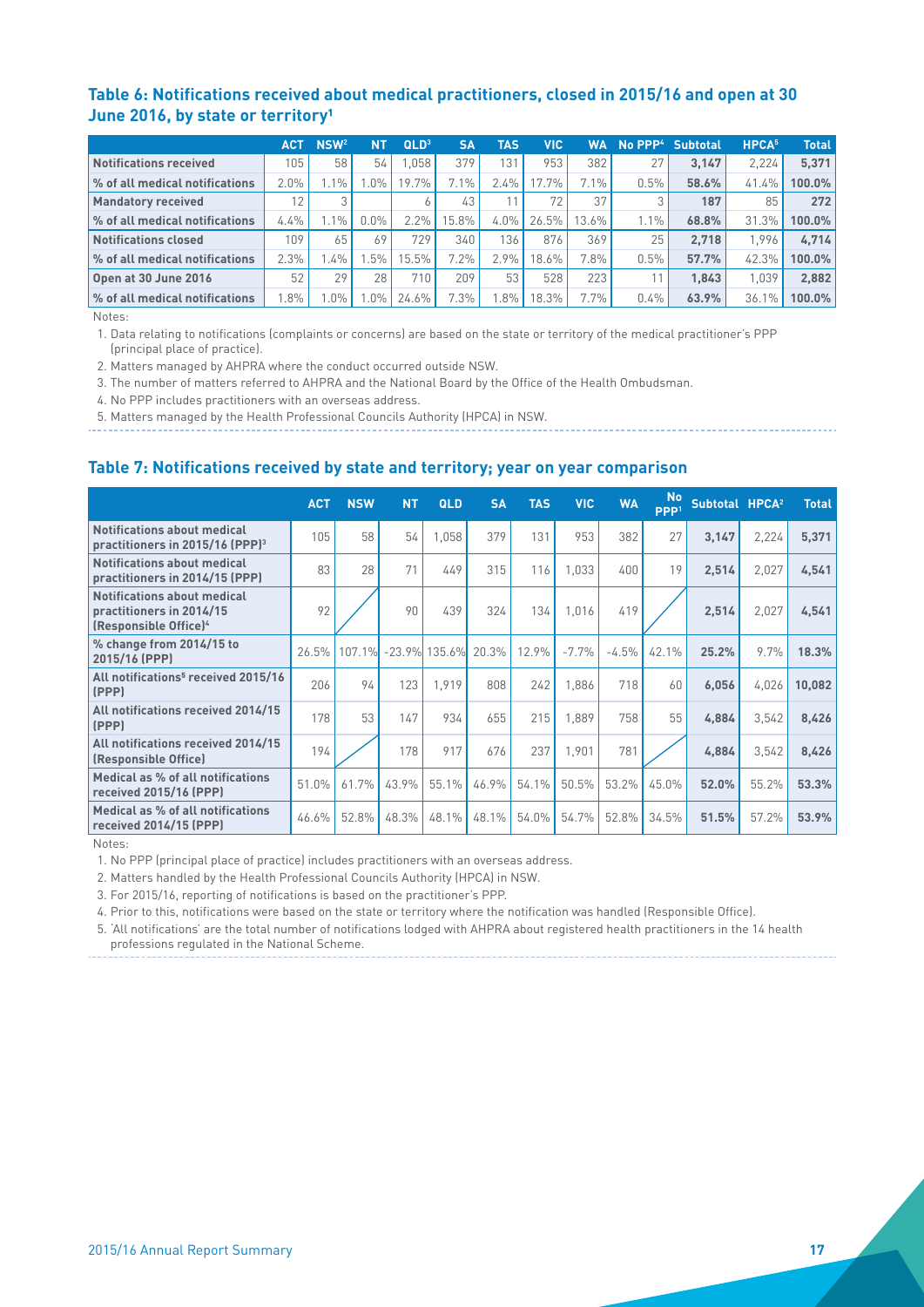#### <span id="page-17-0"></span>**Table 8: Percentage of practitioners with notifications received, by state or territory**

|                                                          | <b>ACT</b> | <b>NSW</b><br><i>lincluding</i><br>$HPCA$ <sup>1</sup> | <b>NT</b> | <b>QLD</b> | <b>SA</b> | <b>TAS</b> | <b>VIC</b> | <b>WA</b> | <b>No</b><br>PPP <sup>2</sup> | <b>Total</b> |
|----------------------------------------------------------|------------|--------------------------------------------------------|-----------|------------|-----------|------------|------------|-----------|-------------------------------|--------------|
| 2015/16 (PPP) <sup>3</sup>                               | 5.1%       | 6.9%                                                   | $4.6\%$   | 5.1%       | 4.8%      | 5.9%       | 3.7%       | 3.6%      | 0.9%                          | 5.0%         |
| 2014/15 (PPP)                                            | 4.2%       | 6.4%                                                   | 6.4%      | 2.3%       | 4.1%      | 5.3%       | 4.1%       | 3.9%      | 0.7%                          | 4.4%         |
| 2014/15 (Responsible Office) <sup>4</sup>                | 4.7%       | 6.3%                                                   | 8.2%      | 2.2%       | 4.2%      | 6.1%       | $4.1\%$    | $4.1\%$   |                               | 4.4%         |
| All practitioners 2015/16 (PPP)                          | $.8\%$     | 2.2%                                                   | $1.8\%$ . | $.5\%$     | $.5\%$    | $1.7\%$    | 1.1%       | 1.1%      | $0.4\%$                       | 1.5%         |
| All practitioners 2014/15 (PPP)                          | $.6\%$     | 1.9%                                                   | 2.2%      | 0.8%       | .3%       | 1.5%       | 1.1%       | $.2\%$    | 0.3%                          | 1.3%         |
| All practitioners 2014/15<br><b>(Responsible Office)</b> | $.8\%$     | 1.9%                                                   | 2.7%      | 0.8%       | .3%       | 1.7%       | $1.2\%$    | 1.2%      |                               | 1.3%         |

Notes:

1. Health Professional Councils Authority.

2. No PPP (principal place of practice) includes practitioners with an overseas address.

3. For 2015/16, notifications are based on the practitioner's PPP.

4. Prior to this, notifications were based on the state or territory where the notification was handled (Responsible Office).

#### **Table 9: Open notifications at 30 June 2016, by state or territory**

|                                                | <b>ACT</b> | NSW <sup>1</sup> | N1       | <b>QLD</b> | <b>SA</b> | <b>TAS</b> | <b>VIC</b>  | WA   | PPP <sup>2</sup><br>No. | <b>Subtotal</b> | HPCA <sup>3</sup> | <b>Total</b> |
|------------------------------------------------|------------|------------------|----------|------------|-----------|------------|-------------|------|-------------------------|-----------------|-------------------|--------------|
| 2015/16 (PPP) <sup>4</sup>                     | 52         | 29               | 28       | 710        | 209       | 53         | 528         | 223  |                         | 1,843           | 1,039             | 2,882        |
| 2014/15 (PPP)                                  | 58         | 24               | 41       | 389        | 169       | 60         | 448         | 210  | 12                      | 1.411           | 801               | 2,212        |
| 2014/15 (Responsible Office) <sup>5</sup>      | 61         |                  | 42       | 399        | 179       | 69         | 428         | 233  |                         | 1,411           | 801               | 2,212        |
| % change 2014/15 to 2015/16<br>(PPP)           | $-10.3%$   | 20.8%            | $-31.7%$ | 82.5%      | 23.7%     | $-11.7\%$  | 17.9%       | 6.2% | $-8.3%$                 | 30.6%           | 29.7%             | 30.3%        |
| All cases open 2015/16 (PPP)                   | 110        | 49               | 68       | .288       | 564       | 106        | 1.082       | 495  | 25                      | 3.787           | 2.002             | 5,789        |
| All cases open 2014/15 (PPP)                   | 114        | 44               | 84       | 749        | 446       | 119        | 940         | 436  | 26                      | 2,958           | 1,573             | 4,531        |
| All cases open 2014/15<br>(Responsible Office) | 121        |                  | 90       | 773        | 462       | 127        | 918         | 467  |                         | 2.958           | 1,573             | 4,531        |
| Medical as % of all open cases<br>2015/16      | 47.3%      | 59.2%            | 41.2%    | 55.1%      | $37.1\%$  | 50.0%      | 48.8% 45.1% |      | 44.0%                   | 48.7%           | 51.9%             | 49.8%        |

Notes:

1. Matters managed by AHPRA where the conduct occurred outside NSW.

2. No PPP (principal place of practice) includes practitioners with an overseas address.

3. Matters managed by the Health Professional Councils Authority (HPCA) in NSW.

4. For 2015/16, notifications are based on the practitioner's PPP.

5. Prior to this, notifications were based on the state or territory where the notification was handled (Responsible Office).

#### **Table 10: Notifications closed, by state or territory**

|                                                                          |       | <b>ACT NSW1</b> | NT               | QLD <sup>2</sup> | <b>SA</b> | TAS                                 | <b>VIC</b>                         | <b>WA</b> | $No$ PPP $3$ | <b>Subtotal</b> |             | <b>Total</b>  |
|--------------------------------------------------------------------------|-------|-----------------|------------------|------------------|-----------|-------------------------------------|------------------------------------|-----------|--------------|-----------------|-------------|---------------|
| 2015/16 (PPP) <sup>5</sup>                                               | 109   | 65              | 69               | 729              | 340       | 136                                 | 876                                | 369       | 25           | 2.718           | 1.996       | 4.714         |
| 2014/15 (PPP)                                                            | 121   | 55              | 75               | 590              | 375       | 119                                 | 1.128                              | 464       | 27           | 2.954           | 1.931       | 4.885         |
| 2014/15 (Responsible Office) <sup>6</sup>                                | 141   |                 | 113              | 590              | 388       | 145                                 | 1,107                              | 470       |              | 2.954           | 1.931       | 4.885         |
| % change from 2014/15 to 2015/16<br>[PPP]                                |       | $-9.9\%$ 18.2%  |                  | $-8.0\%$ 23.6%   |           |                                     | $-9.3\%$ 14.3% $-22.3\%$ $-20.5\%$ |           | $-7.4\%$     | $-8.0%$         |             | $3.4\%$ -3.5% |
| All notifications closed 2015/16 (PPP)                                   | 206   | 105             | 144              | 1.372            | 687       | 251                                 | 1.745                              | 654       | 63           | 5.227           | 3.612       | 8,839         |
| All notifications closed 2014/15 (PPP)                                   | 236   | 140             | 166 <sup>I</sup> | 1.240            | 710       | 236                                 | 2.123                              | 811       | 67           | 5.729           | 3.274       | 9,003         |
| All notifications closed 2014/15<br>(Responsible Office)                 | 267   |                 | 226              | 1.258            | 737       | 267                                 | 2.154                              | 820       |              | 5.729           |             | $3.274$ 9.003 |
| Medical as % of all notifications closed<br>2015/16 (PPP)                |       |                 |                  |                  |           | 52.9% 61.9% 47.9% 53.1% 49.5% 54.2% | 50.2%                              | 56.4%     | 39.7%        | 52.0%           |             | 55.3% 53.3%   |
| Medical as % of all notifications closed<br>2014/15 (PPP)                |       |                 |                  |                  |           | 51.3% 39.3% 45.2% 47.6% 52.8% 50.4% | 53.1%                              | 57.2%     | 40.3%        | 51.6%           |             | 59.0% 54.3%   |
| Medical as % of all notifications closed<br>2014/15 (Responsible Office) | 52.8% |                 |                  |                  |           | 50.0% 46.9% 52.6% 54.3%             | 51.4%                              | 57.3%     |              | 51.6%           | 59.0% 54.3% |               |

Notes:

1. Matters managed by AHPRA where the conduct occurred outside NSW.

2. Matters referred to AHPRA and the National Board by the Office of the Health Ombudsman (OHO).

3. No PPP (principal place of practice) includes practitioners with an overseas address.

4. Matters managed by the Health Professional Councils Authority (HPCA) in NSW.

5. For 2015/16, notifications are based on the practitioner's PPP.

6. Prior to this, notifications were based on the state or territory where the notification was handled (Responsible Office).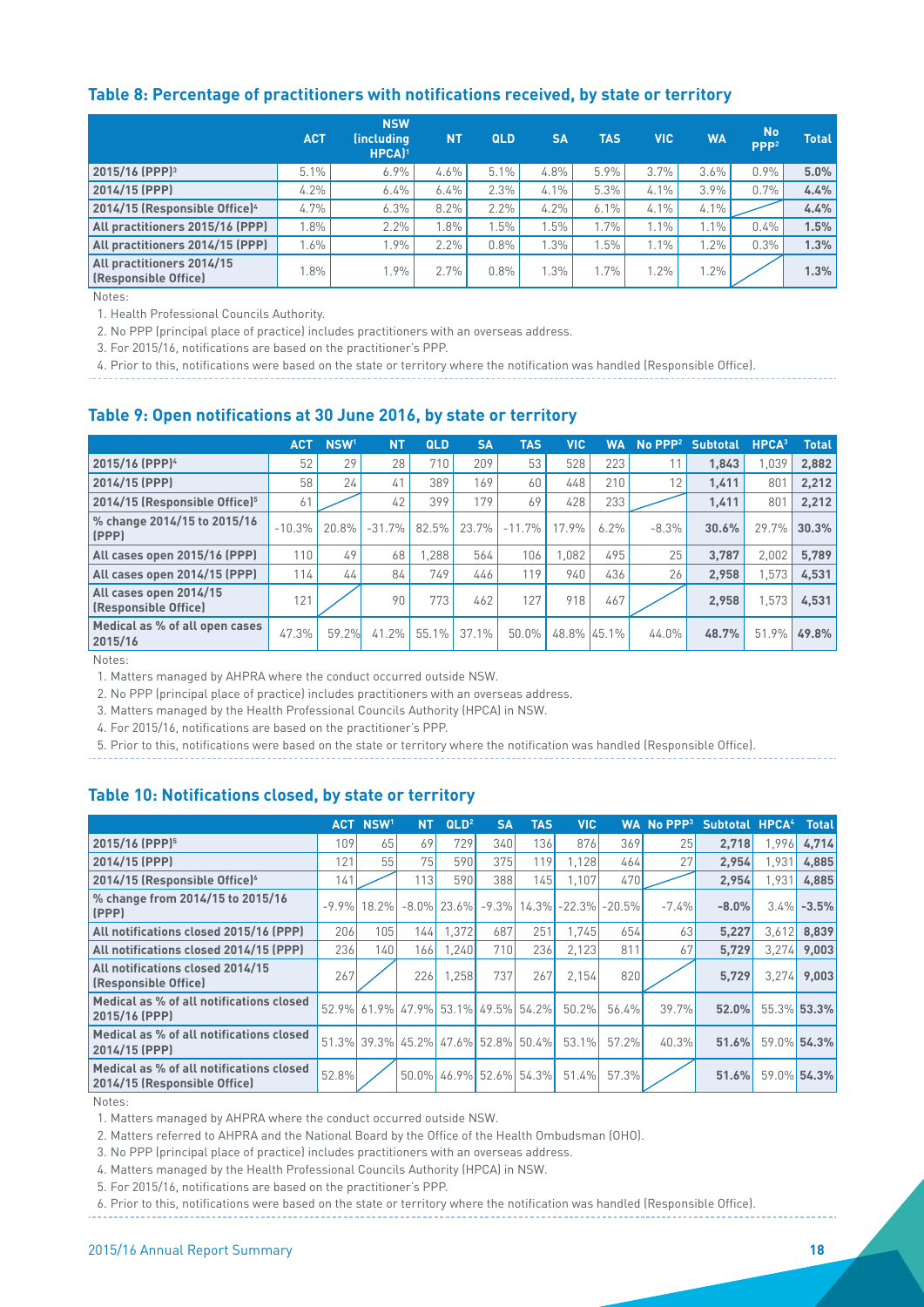#### <span id="page-18-0"></span>**Table 11: Notifications closed, by stage at closure (excluding HPCA)1**

|                                               | 2015/16                      |                                    | 2014/15               |                                    |
|-----------------------------------------------|------------------------------|------------------------------------|-----------------------|------------------------------------|
| Stage at closure                              | <b>Medical practitioners</b> | All health<br><b>practitioners</b> | Medical practitioners | All health<br><b>practitioners</b> |
| Assessment <sup>2</sup>                       | 1.739                        | 3.147                              | 1.706                 | 3,069                              |
| Health or performance assessment <sup>3</sup> | 108 <sub>1</sub>             | 341                                | 131                   | 440                                |
| Investigation                                 | 689                          | 1.386                              | 888                   | 1,772                              |
| Panel hearing                                 | 86                           | 179                                | 151                   | 269                                |
| <b>Tribunal hearing</b>                       | 96.                          | 174                                | 78                    | 179                                |
| <b>Total</b>                                  | 2,718                        | 5,227                              | 2,954                 | 5,729                              |

Notes:

1. Excludes matters managed by the Health Professional Councils Authority (HPCA) in NSW.

2. Closed after initial assessment of the matter.

3. Performance assessments are carried out by a Board-selected assessor whose scope of practice is similar to that of the

practitioner being assessed (assessors are not Board members or AHPRA staff).

#### **Table 12: Practitioners with mandatory notifications (including HPCA)1**

|                              |              |                                | 2015/16 |                     | 2014/15                        |             |     |                     |  |  |
|------------------------------|--------------|--------------------------------|---------|---------------------|--------------------------------|-------------|-----|---------------------|--|--|
| <b>Profession</b>            |              | No. practitioners <sup>2</sup> |         | Rate/10.000         | No. practitioners <sup>2</sup> |             |     | Rate/10.000         |  |  |
|                              | <b>AHPRA</b> | <b>HPCA</b>                    |         | Total practitioners | <b>AHPRA</b>                   | <b>HPCA</b> |     | Total practitioners |  |  |
| <b>Medical practitioners</b> | 171          | 85                             | 256     | 23.9                | 44                             | 52          | 196 | 19.0                |  |  |
| All registrants              | 605          | 315                            | 920     | 14.0                | 491                            | 298         | 789 | 12.4                |  |  |

Notes:

1. Excludes matters managed by the Health Professional Councils Authority (HPCA) in NSW.

2. Figures present the number of practitioners involved in the mandatory reports received.

#### **Table 13: Mandatory notifications received, by state or territory (including HPCA)**

|                                                                                                         | <b>ACT</b> | NSW <sup>1</sup> | <b>NT</b>                | QLD      | <b>SA</b> | <b>TAS</b> | <b>VIC</b> | <b>WA</b> | No PPP <sup>2</sup> | <b>Subtotal</b> | <b>HPCA3</b> | <b>Total</b> |
|---------------------------------------------------------------------------------------------------------|------------|------------------|--------------------------|----------|-----------|------------|------------|-----------|---------------------|-----------------|--------------|--------------|
| 2015/16 (PPP) <sup>4</sup>                                                                              | 12         | 3                |                          | 6        | 43        | 11         | 72         | 37        | 3                   | 187             | 85           | 272          |
| 2014/15 (PPP)                                                                                           | 7          | 4                |                          | 7        | 39        | 5          | 61         | 34        | $\overline{2}$      | 159             | 53           | 212          |
| 2014/15 (Responsible<br>Office $]$ <sup>5</sup>                                                         | 8          |                  |                          | 7        | 42        | 7          | 57         | 37        |                     | 159             | 53           | 212          |
| % change from 2014/15 to<br>2015/16 (PPP)                                                               | 71.4%      | $-25.0%$         | $0.0\%$                  | $-14.3%$ | 10.3%     | 120.0%     | 18.0%      | 8.8%      | 50.0%               | 17.6%           | 60.4%        | 28.3%        |
| All mandatory notifications<br>received 2015/16 (PPP)                                                   | 44         | 9                |                          | 15       | 205       | 35         | 224        | 100       | 8                   | 641             | 339          | 980          |
| All mandatory notifications<br>received 2014/15 (PPP)                                                   | 17         | 11               | $\overline{\phantom{0}}$ | 16       | 149       | 30         | 171        | 106       | 16                  | 518             | 315          | 833          |
| All mandatory notifications<br>received 2014/15<br>(Responsible Office)                                 | 20         |                  | 4                        | 14       | 160       | 34         | 172        | 114       |                     | 518             | 315          | 833          |
| Medical as % of all<br>mandatory notifications<br>received 2015/16 (PPP) <sup>4</sup>                   | 27.3%      | 33.3%            | $0.0\%$                  | 40.0%    | 21.0%     | 31.4%      | 32.1%      | 37.0%     | 37.5%               | 29.2%           | 25.1%        | 27.8%        |
| Medical as % of all<br>mandatory notifications<br>received 2015/16 (PPP)                                | 41.2%      | 36.4%            | $0.0\%$                  | 43.8%    | 26.2%     | 16.7%      | 35.7%      | 32.1%     | 12.5%               | 30.7%           | 16.8%        | 25.5%        |
| Medical as % of all<br>mandatory notifications<br>received 2014/15<br>(Responsible Office) <sup>5</sup> | 40.0%      |                  | 25.0%                    | 50.0%    | 26.3%     | 20.6%      | 33.1%      | 32.5%     |                     | 30.7%           | 16.8%        | 25.5%        |

Notes:

1. Matters managed by AHPRA where the conduct occurred outside NSW.

2. No PPP (principal place of practice) includes practitioners with an overseas address.

3. Matters managed by the Health Professional Councils Authority (HPCA) in NSW.

4. For 2015/16, notifications are based on the practitioner's PPP.

5. Prior to this, notifications were based on the state or territory where the notification was handled (Responsible Office).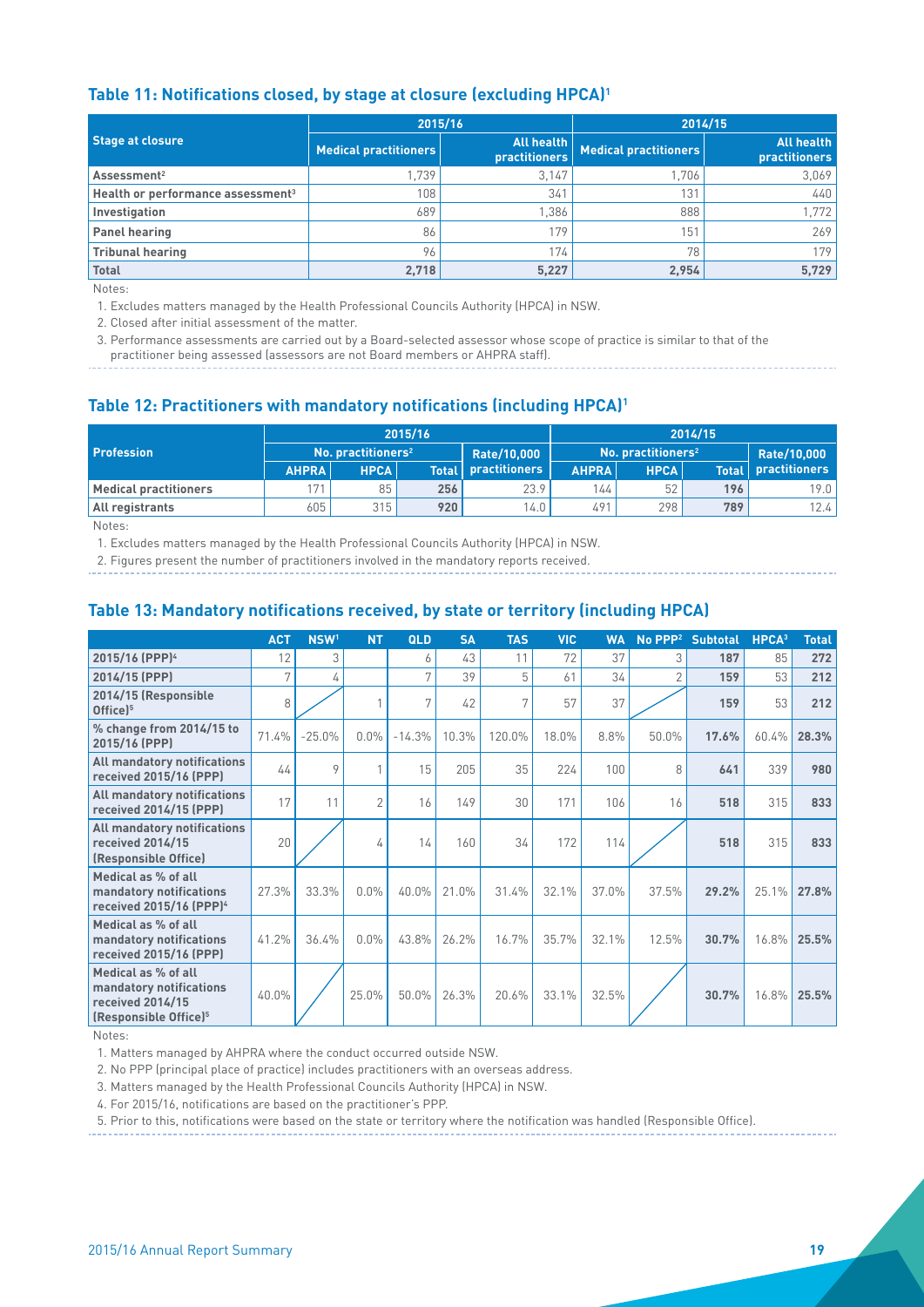#### <span id="page-19-0"></span>**Table 14: Outcomes of assessment for mandatory notifications, by grounds for the notification (excluding HPCA)1**

|            |                                              | <b>Grounds for notification</b> |            |                             |                            |                          |                         |                         |  |
|------------|----------------------------------------------|---------------------------------|------------|-----------------------------|----------------------------|--------------------------|-------------------------|-------------------------|--|
|            | <b>Outcome of assessment</b>                 | Standards                       | Impairment | <b>Sexual</b><br>misconduct | <b>Alcohol or</b><br>drugs | <b>Not</b><br>classified | <b>Total</b><br>2015/16 | <b>Total</b><br>2014/15 |  |
|            | No further action <sup>2</sup>               | 23                              | 4          |                             |                            | 3                        | 30                      | 30                      |  |
|            | Health complaints entity to retain           |                                 |            |                             |                            |                          |                         | 0                       |  |
| End matter | Dealt with as enquiry                        |                                 |            |                             |                            |                          |                         | 0                       |  |
|            | <b>Caution</b>                               | 11                              |            |                             |                            |                          | 12                      | 7                       |  |
|            | <b>Accept undertaking</b>                    |                                 |            |                             |                            |                          |                         | 3                       |  |
|            | <b>Impose conditions</b>                     |                                 |            |                             |                            |                          | n                       | 6                       |  |
|            | <b>Total closed after assessment</b>         | 36                              | 5          | 0                           |                            | 3                        | 45                      | 46                      |  |
| ge<br>sta  | Refer to health or performance<br>assessment | 3                               | 13         |                             |                            |                          | 17                      | 19                      |  |
| Refer to   | <b>Refer to investigation</b>                | 65                              | 15         | 5                           |                            |                          | 86                      | 102                     |  |
| rther      | Refer to panel hearing                       |                                 |            |                             |                            |                          | n                       | 0                       |  |
|            | Refer to tribunal hearing                    |                                 |            |                             |                            |                          | 0                       | $\bf{0}$                |  |
|            | <b>Total referred to further stage</b>       | 68                              | 28         | 5                           | $\Omega$                   | $\overline{2}$           | 103                     | 121                     |  |
|            | Total assessments finalised 2015/16          | 104                             | 33         | 5                           |                            | 5                        | 148                     |                         |  |
|            | Total assessments finalised 2014/15          | 106                             | 35         | 14                          | 10                         | $\overline{2}$           |                         | 167                     |  |

Notes:

1. Excludes matters managed by the Health Professional Councils Authority (HPCA) in NSW.

2. No further regulatory action is usually taken when, based on available information, the Board determines there is no risk to the public that meets the legal threshold for regulatory action. It may also be because a practitioner has taken steps to voluntarily address issues of concern.

#### **Table 15: Outcomes at closure for mandatory notifications closed in 2015/16 (excluding HPCA)1**

| <b>Outcome at closure</b>                                       | <b>Total 2015/16</b> | <b>Total 2014/15</b> |
|-----------------------------------------------------------------|----------------------|----------------------|
| No further action <sup>2</sup>                                  | 97                   | 98                   |
| <b>Impose conditions</b>                                        | 39                   | 59                   |
| <b>Caution</b>                                                  | 25                   | 32                   |
| <b>Accept undertaking</b>                                       | 12                   | 29                   |
| <b>Suspend registration</b>                                     | O                    | 3                    |
| <b>Fine registrant</b>                                          | 4                    | $\overline{2}$       |
| <b>Cancel registration</b>                                      | 4                    |                      |
| Reprimand                                                       | $\bigcap$            |                      |
| Withdrawn                                                       |                      |                      |
| Health complaints entity to retain                              |                      |                      |
| Refer all or part of the notification to another body           |                      |                      |
| Not permitted to reapply for registration for 12 months or more |                      |                      |
| Practitioner surrender of registration                          |                      |                      |
| <b>Total</b>                                                    | 196                  | 230                  |

Notes:

1. Excludes matters managed by the Health Professional Councils Authority (HPCA) in NSW.

2. No further regulatory action is usually taken when, based on available information, the Board determines there is no risk to the public that meets the legal threshold for regulatory action. It may also be because a practitioner has taken steps to voluntarily address issues of concern.

#### **Table 16: Immediate action cases by state or territory (including HPCA)**

| <b>Medical practitioners</b>                            | <b>ACT</b> | <b>NSW</b> | NΊ | <b>QLD</b> | SΔ  | TAS | <b>VIC</b>                          |                 |           | WA No PPP <sup>1</sup> Subtotal HPCA |     | <b>Total</b> |
|---------------------------------------------------------|------------|------------|----|------------|-----|-----|-------------------------------------|-----------------|-----------|--------------------------------------|-----|--------------|
| 2015/16 (PPP) <sup>2</sup>                              |            |            |    | 42         | 341 |     | 58                                  | 16 <sub>1</sub> |           | 167                                  | 101 | 268          |
| 2014/15 (PPP)                                           |            |            |    | 27         | 26  |     | 27                                  | 31              |           | 132                                  | 67  | 199          |
| 2014/15 (Responsible Office) <sup>3</sup>               |            |            |    | 29         | 291 |     | 24                                  | 35              |           | 132                                  | 67' | 199          |
| $\frac{1}{2}$ % change from 2014/15 to<br>2015/16 (PPP) | $-36.4%$   | $-25.0\%$  |    |            |     |     | $-66.7\%$ 55.6% 30.8% 100.0% 114.8% | $-48.4\%$       | $100.0\%$ | 26.5%                                |     | 50.7% 34.7%  |

Notes:

1. No PPP (principal place of practice) includes practitioners with an overseas address.

2. For 2015/16, notifications are based on the practitioner's PPP.

3. Prior to this, notifications were based on the state or territory where the notification was handled (Responsible Office).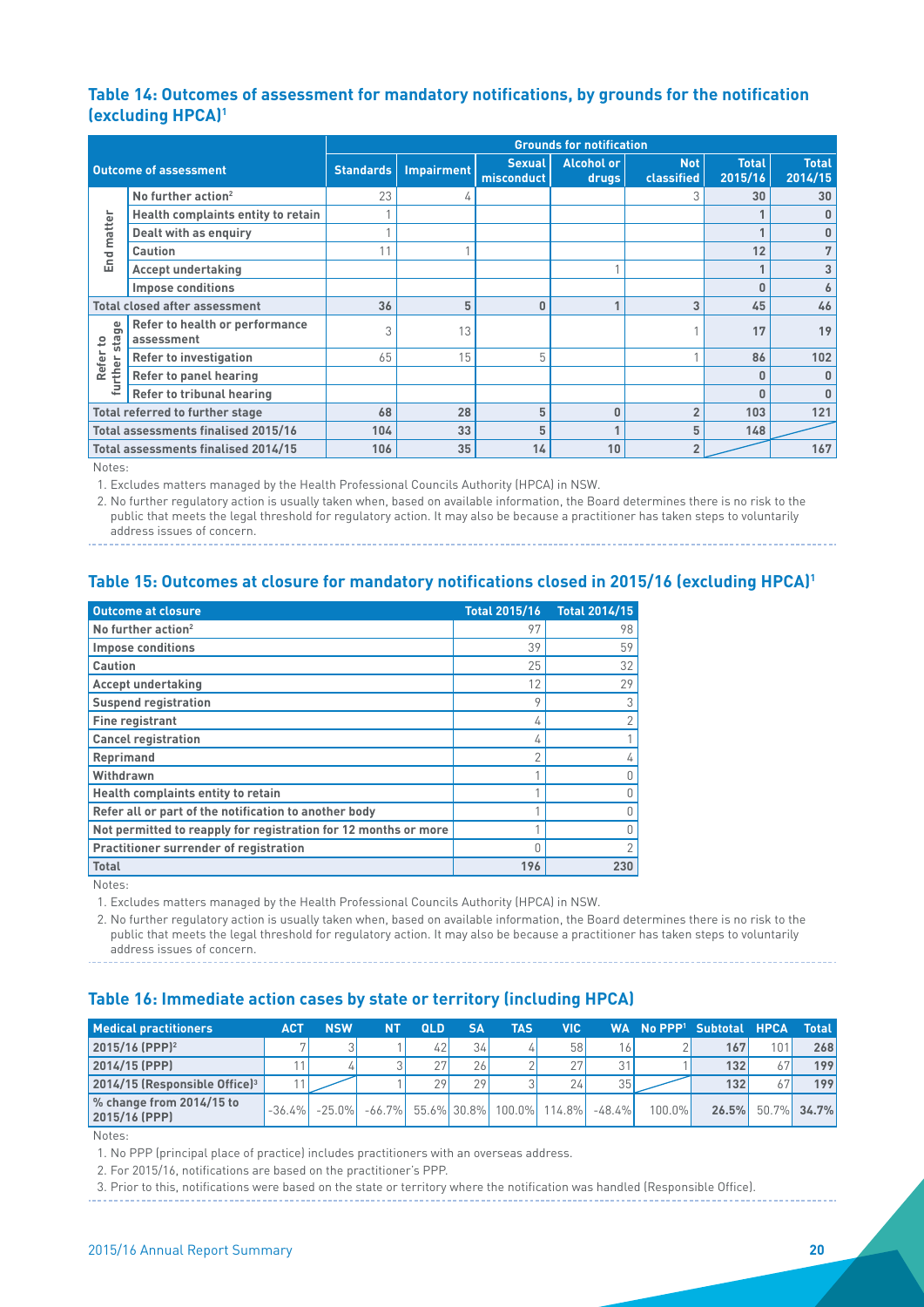#### <span id="page-20-0"></span>**Table 17: Outcomes of immediate actions (excluding HPCA)1**

| <b>Stage at closure</b>          | 2015/16                      |     | 2014/15                                 |                        |  |  |
|----------------------------------|------------------------------|-----|-----------------------------------------|------------------------|--|--|
|                                  | <b>Medical practitioners</b> |     | All registrants   Medical practitioners | <b>All registrants</b> |  |  |
| Not take immediate action        | 36                           | 66  | 14                                      | 45                     |  |  |
| <b>Accept undertaking</b>        | 39                           | 67  | 38                                      | 77                     |  |  |
| Impose conditions                | 66                           | 229 | 48                                      | 124                    |  |  |
| Accept surrender of registration |                              |     |                                         | $\overline{2}$         |  |  |
| <b>Suspend registration</b>      |                              | 74  | 22                                      | 66                     |  |  |
| <b>Decision pending</b>          | 14                           | 22  | 10                                      | 22                     |  |  |
| <b>Total</b>                     | 167                          | 464 | 132                                     | 336                    |  |  |

Notes:

1. Excludes matters managed by the Health Professional Councils Authority (HPCA) in NSW.

#### **Table 18: Outcomes at closure for notifications closed (excluding HPCA)1**

|                                                                    | 2015/16                      |                        |                              | 2014/15                |
|--------------------------------------------------------------------|------------------------------|------------------------|------------------------------|------------------------|
| <b>Stage at closure</b>                                            | <b>Medical practitioners</b> | <b>All registrants</b> | <b>Medical practitioners</b> | <b>All registrants</b> |
| No further action <sup>2</sup>                                     | 1,936                        | 3,466                  | 1,959                        | 3,439                  |
| Refer all or part of the notification to<br>another body           | 34                           | 53                     | 6                            | 22                     |
| Health complaints entity to retain                                 | 89                           | 120                    | 268                          | 435                    |
| <b>Caution or reprimand</b>                                        | 329                          | 719                    | 353                          | 811                    |
| <b>Accept undertaking</b>                                          | 68                           | 181                    | 103                          | 311                    |
| <b>Impose conditions</b>                                           | 205                          | 580                    | 229                          | 612                    |
| <b>Fine registrant</b>                                             | 5                            | 5                      | 8                            | 12                     |
| <b>Suspend registration</b>                                        | 30                           | 46                     | 14                           | 38                     |
| <b>Practitioner surrender</b>                                      |                              | h                      | 6                            | 12                     |
| <b>Cancel registration</b>                                         | 13                           | 34                     | 4                            | 24                     |
| Not permitted to reapply for<br>registration for 12 months or more | 5                            | 8                      | 3                            | $\circ$                |
| <b>Proceedings withdrawn</b>                                       | 4                            | $\mathsf Q$            |                              |                        |
| <b>Total</b>                                                       | 2,718                        | 5,227                  | 2,954                        | 5,729                  |

Notes:

1. Excludes matters managed by the Health Professional Councils Authority (HPCA) in NSW.

2. No further regulatory action is usually taken when, based on available information, the Board determines there is no risk to the public that meets the legal threshold for regulatory action. It may also be because a practitioner has taken steps to voluntarily address issues of concern.

#### **Table 19: Outcomes of assessments finalised (excluding HPCA)1**

|                                                          |                       | 2015/16 |                                         | 2014/15                |
|----------------------------------------------------------|-----------------------|---------|-----------------------------------------|------------------------|
|                                                          | Medical practitioners |         | All registrants   Medical practitioners | <b>All registrants</b> |
| Outcome of decisions to take the<br>notification further |                       |         |                                         |                        |
| Investigation                                            | 932                   | 1.975   | 806                                     | 1,668                  |
| Health or performance assessment                         | 74                    | 295     | 73                                      | 233                    |
| <b>Panel hearing</b>                                     |                       | 16      | 10                                      | 13 <sup>1</sup>        |
| <b>Tribunal hearing</b>                                  |                       |         |                                         | O                      |
| Subtotal                                                 | 1.014                 | 2,289   | 891                                     | 1,923                  |

Notes:

1. Excludes matters managed by the Health Professional Councils Authority (HPCA) in NSW.

2. No further regulatory action is usually taken when, based on available information, the Board determines there is no risk to the public that meets the legal threshold for regulatory action. It may also be because a practitioner has taken steps to voluntarily address issues of concern.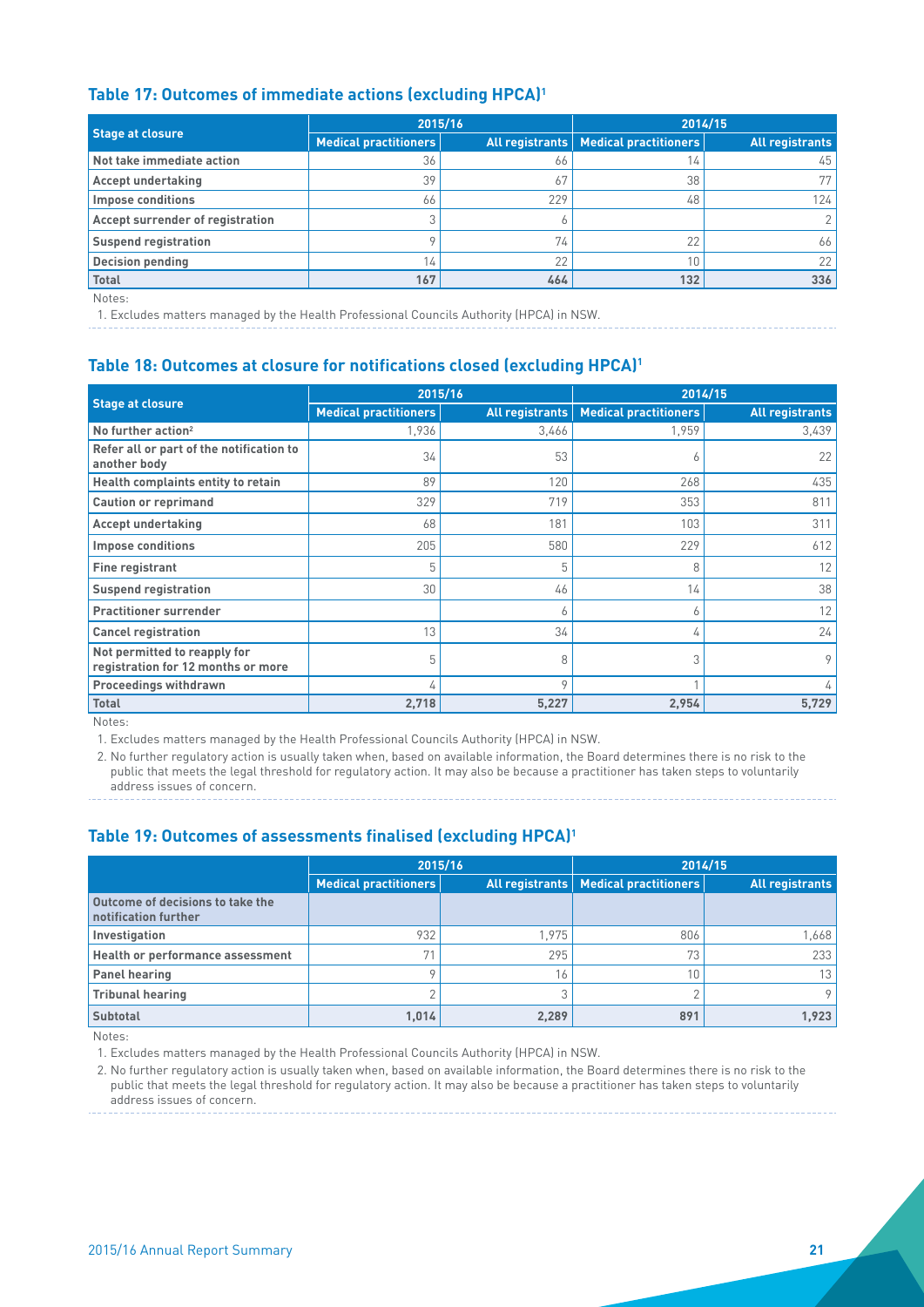<span id="page-21-0"></span>

|                                                                | 2015/16                      |                        | 2014/15                      |                        |  |  |
|----------------------------------------------------------------|------------------------------|------------------------|------------------------------|------------------------|--|--|
|                                                                | <b>Medical practitioners</b> | <b>All registrants</b> | <b>Medical practitioners</b> | <b>All registrants</b> |  |  |
| <b>Outcome of notifications closed</b><br>following assessment |                              |                        |                              |                        |  |  |
| No further action <sup>2</sup>                                 | 1,375                        | 2,358                  | 1,248                        | 2,136                  |  |  |
| Health complaints entity to retain                             | 82                           | 109                    | 268                          | 435                    |  |  |
| Refer all or part of the notification to<br>another body       | 23                           | 33                     | $\overline{2}$               | 10                     |  |  |
| Dealt with as enquiry                                          | 13                           | 47                     |                              |                        |  |  |
| Managed as a complaint by a<br>co-regulator                    | 3                            | 5                      |                              |                        |  |  |
| Managed as an offence under Part 7<br>of the National Law      |                              | 7                      |                              |                        |  |  |
| <b>Caution</b>                                                 | 157                          | 367                    | 126                          | 322                    |  |  |
| <b>Accept undertaking</b>                                      | 19                           | 46                     | 19                           | 59                     |  |  |
| <b>Impose conditions</b>                                       | 61                           | 164                    | 43                           | 104                    |  |  |
| <b>Practitioner surrender</b>                                  |                              | $\overline{2}$         |                              | 3                      |  |  |
| Subtotal                                                       | 1,733                        | 3,138                  | 1,706                        | 3,069                  |  |  |
| <b>Total assessments finalised</b>                             | 2,747                        | 5,427                  | 2,597                        | 4,992                  |  |  |

Notes:

1. Excludes matters managed by the Health Professional Councils Authority (HPCA) in NSW.

2. No further regulatory action is usually taken when, based on available information, the Board determines there is no risk to the public that meets the legal threshold for regulatory action. It may also be because a practitioner has taken steps to voluntarily address issues of concern.

#### **Table 20: Outcomes of investigations finalised (excluding HPCA)1**

|                                                                   | 2015/16                      |                        | 2014/15                      |                        |  |  |  |
|-------------------------------------------------------------------|------------------------------|------------------------|------------------------------|------------------------|--|--|--|
|                                                                   | <b>Medical practitioners</b> | <b>All registrants</b> | <b>Medical practitioners</b> | <b>All registrants</b> |  |  |  |
| Outcome of decisions to take the<br>notification further          |                              |                        |                              |                        |  |  |  |
| Assessment                                                        | 9                            | 16                     | $\mathbf{1}$                 | $\overline{2}$         |  |  |  |
| Health or performance assessment                                  | 41                           | 116                    | 46                           | 145                    |  |  |  |
| <b>Panel hearing</b>                                              | 34                           | 79                     | 86                           | 166                    |  |  |  |
| <b>Tribunal hearing</b>                                           | 42                           | 100                    | 67                           | 114                    |  |  |  |
| Subtotal                                                          | 126                          | 311                    | 200                          | 427                    |  |  |  |
| <b>Outcome of notifications closed</b><br>following investigation |                              |                        |                              |                        |  |  |  |
| No further action <sup>2</sup>                                    | 446                          | 838                    | 611                          | 1,052                  |  |  |  |
| Refer all or part of the notification to<br>another body          | 7                            | 11                     | 4                            | 11                     |  |  |  |
| Dealt with as enquiry                                             |                              |                        |                              |                        |  |  |  |
| Managed as a complaint by a<br>co-regulator                       | 4                            | 5                      |                              |                        |  |  |  |
| Health complaints entity to retain                                | 6                            | 8                      |                              |                        |  |  |  |
| Caution                                                           | 129                          | 272                    | 173                          | 391                    |  |  |  |
| <b>Accept undertaking</b>                                         | 32                           | 72                     | 42                           | 126                    |  |  |  |
| <b>Impose conditions</b>                                          | 68                           | 189                    | 58                           | 192                    |  |  |  |
| <b>Suspend registration</b>                                       | $\mathbf{1}$                 |                        |                              |                        |  |  |  |
| Subtotal                                                          | 693                          | 1,397                  | 888                          | 1,772                  |  |  |  |
| <b>Total investigations finalised</b>                             | 819                          | 1,708                  | 1,088                        | 2,199                  |  |  |  |

Notes:

1. Excludes matters managed by the Health Professional Councils Authority (HPCA) in NSW.

2. No further regulatory action is usually taken when, based on available information, the Board determines there is no risk to the public that meets the legal threshold for regulatory action. It may also be because a practitioner has taken steps to voluntarily address issues of concern.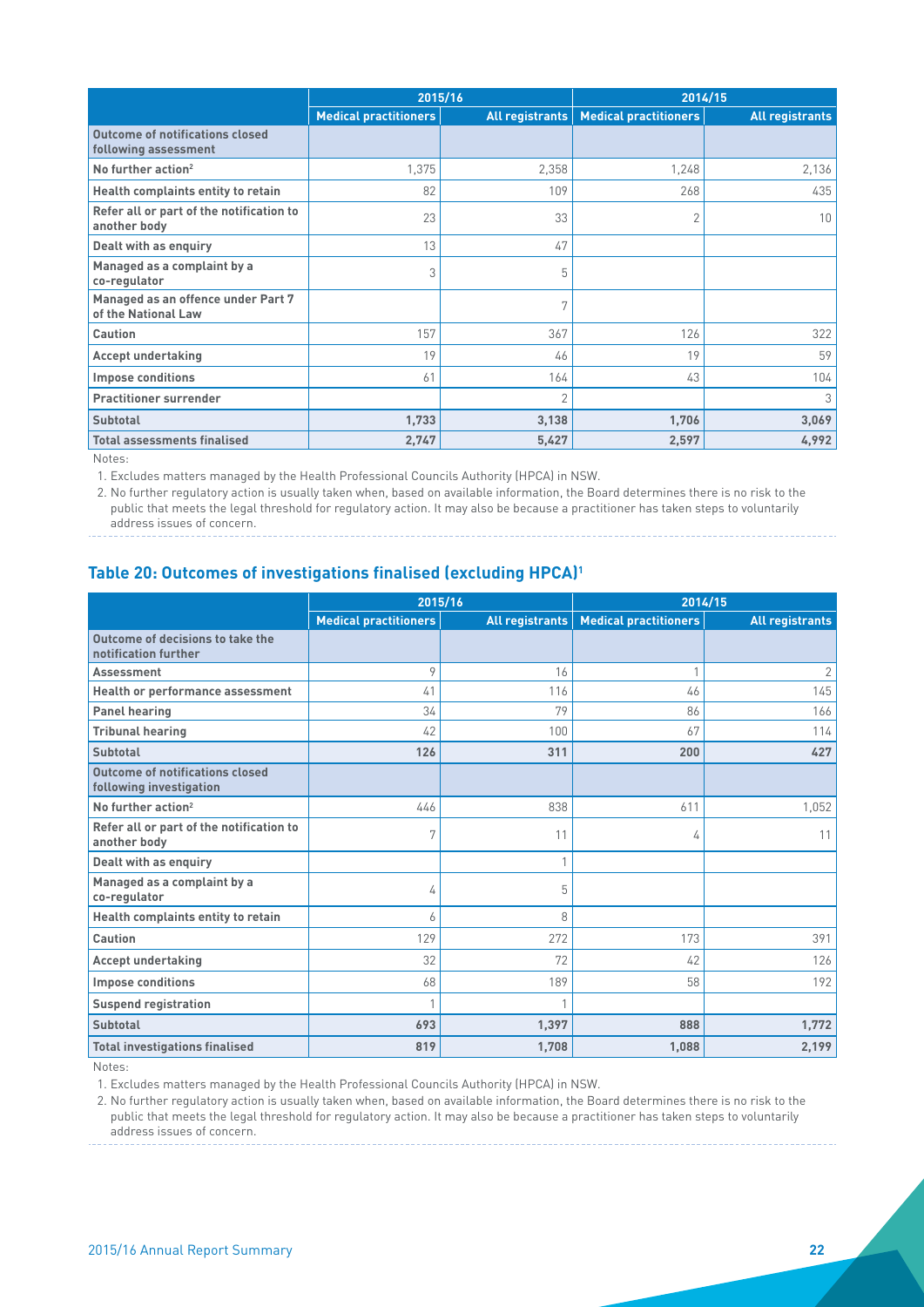#### <span id="page-22-0"></span>**Table 21: Outcomes from panel hearings finalised (excluding HPCA)1**

| <b>Outcome</b>                                           | 2015/16                      |                        | 2014/15                      |                        |  |  |  |
|----------------------------------------------------------|------------------------------|------------------------|------------------------------|------------------------|--|--|--|
|                                                          | <b>Medical practitioners</b> | <b>All registrants</b> | <b>Medical practitioners</b> | <b>All registrants</b> |  |  |  |
| No further action <sup>2</sup>                           | 18                           | 32                     | 40                           | 63                     |  |  |  |
| <b>Caution</b>                                           | 22                           | 39                     | 37                           | 57                     |  |  |  |
| Reprimand                                                | $\mathbf{r}$                 |                        |                              | 13                     |  |  |  |
| <b>Accept undertaking</b>                                |                              |                        |                              |                        |  |  |  |
| <b>Impose conditions</b>                                 | 31                           | 88                     | 65                           | 130                    |  |  |  |
| <b>Practitioner surrender of registration</b>            |                              |                        |                              |                        |  |  |  |
| Refer all or part of the notification to<br>another body |                              |                        |                              |                        |  |  |  |
| <b>Suspend registration</b>                              |                              |                        |                              | 4                      |  |  |  |
| <b>Total</b>                                             | 80                           | 173                    | 151                          | 269                    |  |  |  |

Notes:

1. Excludes matters managed by the Health Professional Councils Authority (HPCA) in NSW.

2. No further regulatory action is usually taken when, based on available information, the Board determines there is no risk to the public that meets the legal threshold for regulatory action. It may also be because a practitioner has taken steps to voluntarily address issues of concern.

#### **Table 22. Outcomes from tribunal hearings finalised (excluding HPCA)1**

| <b>Outcome</b>                                                     | 2015/16                      |                        | 2014/15                      |                        |  |  |  |
|--------------------------------------------------------------------|------------------------------|------------------------|------------------------------|------------------------|--|--|--|
|                                                                    | <b>Medical practitioners</b> | <b>All registrants</b> | <b>Medical practitioners</b> | <b>All registrants</b> |  |  |  |
| No further action <sup>2</sup>                                     | 12                           | 18                     | 5                            | 15                     |  |  |  |
| <b>Fine registrant</b>                                             | 5                            | 5                      | 8                            | 12                     |  |  |  |
| <b>Caution or reprimand</b>                                        | 10                           | 24                     |                              | 18                     |  |  |  |
| <b>Accept undertaking</b>                                          |                              |                        |                              | 5                      |  |  |  |
| <b>Impose conditions</b>                                           | 18                           | 28                     | 32                           | 53                     |  |  |  |
| <b>Practitioner surrender</b>                                      |                              | 3                      | 5                            | 6                      |  |  |  |
| <b>Suspend registration</b>                                        | 28                           | 44                     | 12                           | 33                     |  |  |  |
| <b>Cancel registration</b>                                         | 13                           | 34                     | 4                            | 24                     |  |  |  |
| Not permitted to reapply for<br>registration for 12 months or more | 5                            | 8                      | 3                            | 9                      |  |  |  |
| <b>Proceedings withdrawn</b>                                       | 4                            | $\circ$                |                              | 4                      |  |  |  |
| <b>Total</b>                                                       | 96                           | 175                    | 78                           | 179                    |  |  |  |

Notes:

1. Excludes matters managed by the Health Professional Councils Authority (HPCA) in NSW.

2. No further regulatory action is usually taken when, based on available information, the Board determines there is no risk to the public that meets the legal threshold for regulatory action. It may also be because a practitioner has taken steps to voluntarily address issues of concern.

#### **Table 23: Active monitoring cases at 30 June 2016, by state or territory (excluding HPCA)**

|                                              | <b>ACT</b> | NSW <sup>1</sup> | <b>NT</b> | QLD   | <b>SA</b> | <b>TAS</b> | <b>VIC</b> | <b>WA</b> | <b>No</b><br>PPP <sup>2</sup> | <b>Total</b><br>2015/16 | <b>Total</b><br>2014/15 |
|----------------------------------------------|------------|------------------|-----------|-------|-----------|------------|------------|-----------|-------------------------------|-------------------------|-------------------------|
| <b>Medical practitioners</b><br>2015/16      | 34         | 503              | 22        | 373   | 163       | 41         | 368        | 242       | 21                            | 1,767                   |                         |
| <b>Medical practitioners</b><br>2014/15      | 30         | 480              | 33        | 406   | 170       | 31         | 323        | 213       | 11                            |                         | 1,697                   |
| All practitioners 2015/16                    | 117        | .381             | 55        | 1.078 | 452       | 105        | 1,032      | 635       | 108                           | 4,963                   |                         |
| All practitioners 2014/15                    | 155        | 1,412            | 74        | 1.186 | 472       | 101        | 948        | 554       | 89                            |                         | 4,991                   |
| Medical as % of all<br>practitioners 2015/16 | 29.1%      | 36.4%            | 40.0%     | 34.6% | 36.1%     | 39.0%      | 35.7%      | 38.1%     | 19.4%                         | 35.6%                   |                         |
| Medical as % of all<br>practitioners 2014/15 | 19.4%      | 34.0%            | 44.6%     | 34.2% | 36.0%     | 30.7%      | 34.1%      | 38.4%     | 12.4%                         |                         | 34.0%                   |

Notes:

1. AHPRA performs monitoring of compliance cases in 'suitability/eligibility' matter for NSW registrations. These cases also may include cases that are to be transitioned from AHPRA to the HPCA for conduct, health and performance streams. These do not refer to HPCA managed monitoring cases.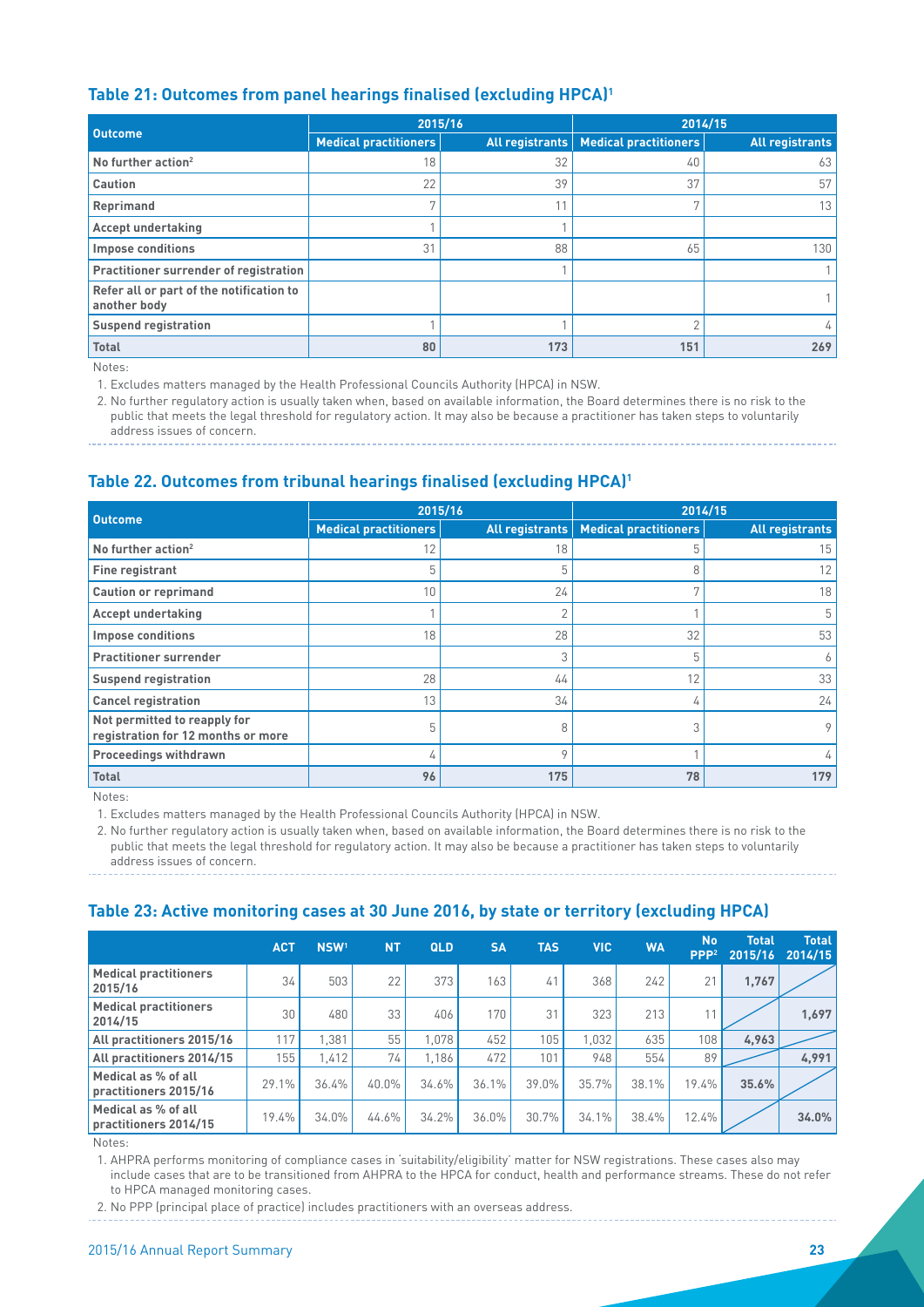#### <span id="page-23-0"></span>**Table 24: Active monitoring cases at 30 June 2016, by stream (excluding HPCA)1**

|                                              | <b>Conduct</b> | <b>Health</b> | <b>Performance</b> | <b>Prohibited</b><br>practitioner/student | Suitability/eligibility <sup>2</sup> | <b>Total</b> |
|----------------------------------------------|----------------|---------------|--------------------|-------------------------------------------|--------------------------------------|--------------|
| <b>Medical practitioners</b><br>2015/16      | 164.           | 244           | 232                | 52                                        | 1.075                                | 1.767        |
| <b>Medical practitioners</b><br>2014/15      | 184,           | 284           | 254                |                                           | 975                                  | 1.697        |
| All practitioners 2015/16                    | 402            | 663           | 550                | 219                                       | 3.129                                | 4,963        |
| All practitioners 2014/15                    | 482            | 826           | 600                |                                           | 3.083                                | 4,991        |
| Medical as % of all<br>practitioners 2015/16 | 40.8%          | 36.8%         | $42.2\%$           | 23.7%                                     | 34.4%                                | 35.6%        |
| Medical as % of all<br>practitioners 2014/15 | 38.2%          | 34.4%         | 42.3%              |                                           | 31.6%                                | 34.0%        |

Notes:

1. AHPRA reports by stream, rather than registrants being monitored, because a registrant may have restrictions (conditions or undertakings) in more than one stream. For example, nationally, 4,963 cases monitored by AHPRA relate to 4,861 registrants.

2. AHPRA performs monitoring of compliance cases for 'suitability/eligibility' stream matters for NSW registrations.

#### **Table 25: Statutory offence complaints received and closed, by type of offence and jurisdiction1**

| <b>Offence</b>                             |                 |                | <b>ACT NSW</b> | NT.            | <b>QLD</b>     | <b>SA</b>      | <b>TAS</b>     | <b>VIC</b>     |              | WA No PPP <sup>2</sup> | <b>Total</b><br>2015/16 | <b>Total</b><br>2014/15 |
|--------------------------------------------|-----------------|----------------|----------------|----------------|----------------|----------------|----------------|----------------|--------------|------------------------|-------------------------|-------------------------|
| <b>Title protections</b>                   | <b>Received</b> |                | 13             |                | 12             |                | 3              | 4              |              | 24                     | 60                      | 34                      |
| $(s.113 - 120)$                            | <b>Closed</b>   |                | 13             |                | 4              |                | 3              | $\overline{2}$ | 4            | 18                     | 47                      | 37                      |
| <b>Practice protections</b>                | <b>Received</b> |                |                |                |                |                |                | 4              |              |                        | 4                       | 6                       |
| $(s.121 - 123)$                            | <b>Closed</b>   |                |                |                |                | $\overline{ }$ |                |                |              |                        | $\overline{2}$          | 1                       |
| <b>Advertising breach</b>                  | <b>Received</b> |                | 37             |                | 21             | 10             | $\mathfrak{D}$ | 18             | $\mathbf{r}$ | 38                     | 133                     | 56                      |
| (s.133)                                    | <b>Closed</b>   |                | 23             |                | 13             | 5              | 2              | $\mathbf{r}$   | 8            | 18                     | 76                      | 40                      |
| Directing or inciting unprofessional       | <b>Received</b> |                |                |                |                |                |                |                |              |                        |                         | 1                       |
| conduct/professional misconduct<br>(s.136) | <b>Closed</b>   |                |                |                |                |                |                |                |              |                        | $\bf{0}$                | $\mathbf{0}$            |
| Other offence                              | <b>Received</b> |                |                |                | $\mathfrak{D}$ |                |                |                |              |                        | 4                       | 6                       |
|                                            | <b>Closed</b>   |                |                |                |                |                |                |                | 2            |                        | 3                       | 3 <sub>1</sub>          |
| Total 2015/16 (PPP) <sup>3</sup>           | <b>Received</b> |                | 50             | 1              | 35             | 11             | 5              | 27             | 8            | 64                     | 202                     |                         |
|                                            | <b>Closed</b>   |                | 36             |                | 19             | $7\phantom{.}$ | 5              | 9              | 14           | 36                     | 128                     |                         |
| Total 2014/15 (PPP) <sup>3</sup>           | <b>Received</b> | $\overline{2}$ | 18             | 3              | 20             | 4              | 3              | 18             | 14           | 21                     |                         | 103                     |
|                                            | <b>Closed</b>   | $\overline{2}$ | 10             | $\overline{2}$ | 12             | $\overline{2}$ | 3              | 19             | 9            | 22                     |                         | 81                      |

Notes:

1. This table captures offence complaints by principal place of practice (PPP) and includes all offences from sections 113–116 of the National Law, not only offences about advertising, title and practice protection.

2. AHPRA also receives offence complaints about unregistered persons where there is no PPP recorded. Only registered practitioners have a designated PPP.

3. Based on state and territory of the practitioner's PPP.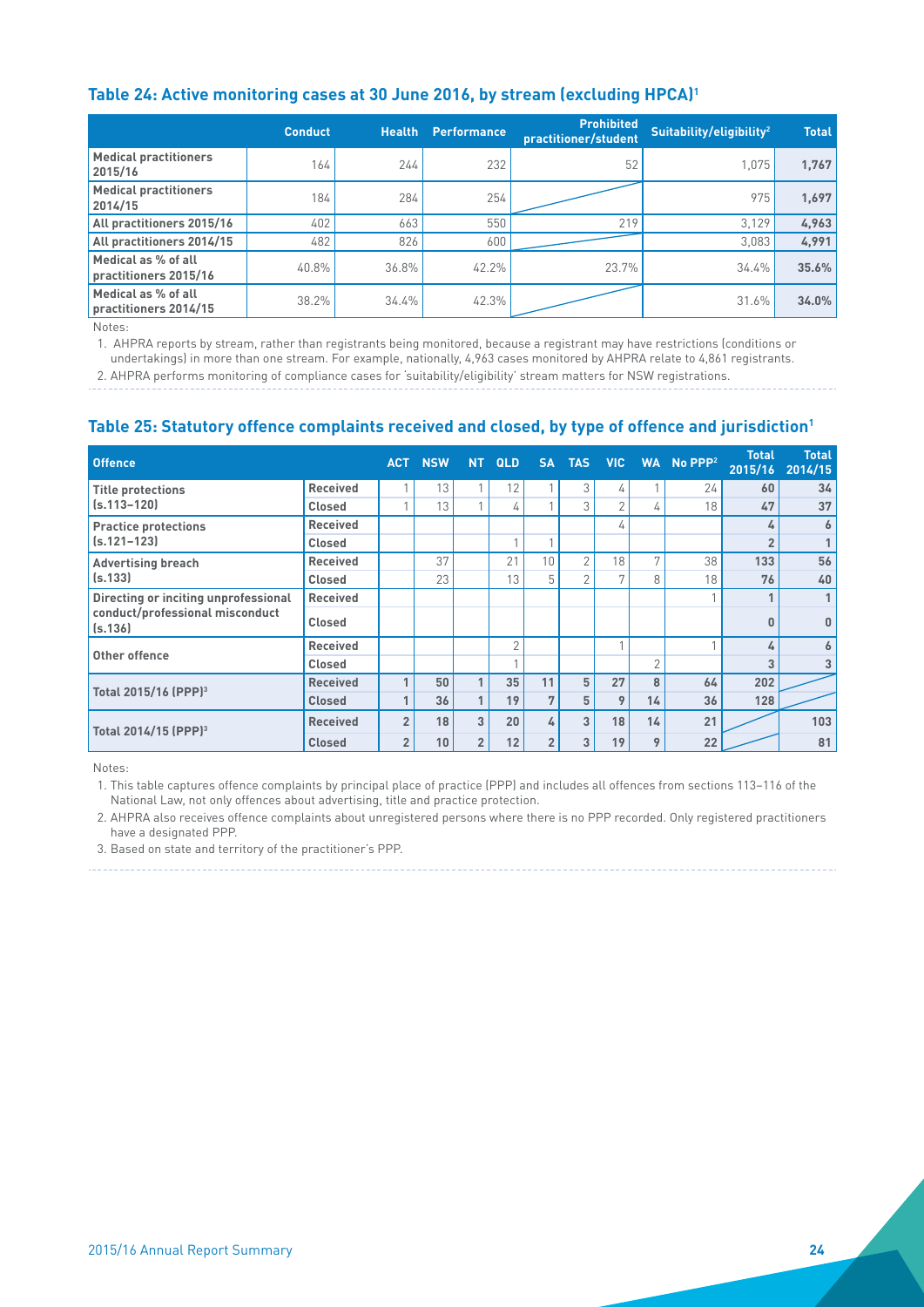#### Phone

Within Australia, call 1300 419 495 From outside Australia, call +61 3 9275 9009 Opening hours: Monday to Friday 9:00am – 5:00pm (Australian Eastern Standard Time)

#### **Website**

[www.medicalboard.gov.au](http://www.medicalboard.gov.au)

View the annual report and summaries online: www.ahpra.gov.au/annualreport/2016

#### Online enquiry

[www.ahpra.gov.au](https://www.ahpra.gov.au/About-AHPRA/Contact-Us/Make-an-Enquiry.aspx)

#### Address GPO Box 9958 in your capital city

#### Copyright

©Australian Health Practitioner Regulation Agency, 2017 This publication may be photocopied, transmitted and distributed for educational or research purposes

#### Published

Australian Health Practitioner Regulation Agency Melbourne, March 2017

#### Find us

**Twitter** [twitter.com/AHPRA](https://twitter.com/ahpra) **Facebook** [facebook.com/AHPRA](https://www.facebook.com/ahpra.gov.au) **LinkedIn** Search for [AHPRA](https://www.linkedin.com/company/australian-health-practitioner-regulation-agency)